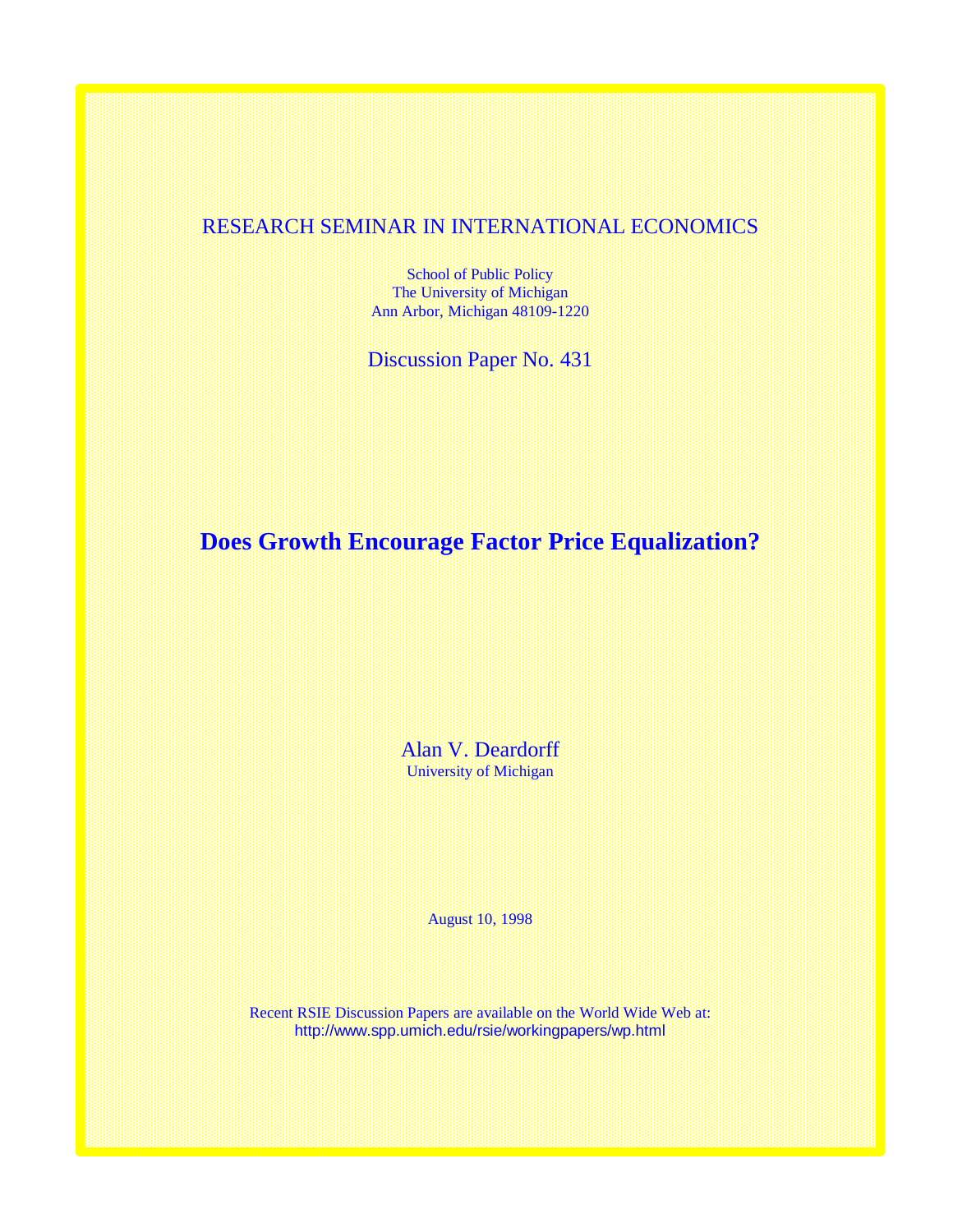# **Does Growth Encourage Factor Price Equalization?**

**Alan V. Deardorff**

**The University of Michigan**

Paper to be presented at the conference on Dynamics, Economic Growth, and International Trade, III, Taiwan, August 24-26, 1998

August 10, 1998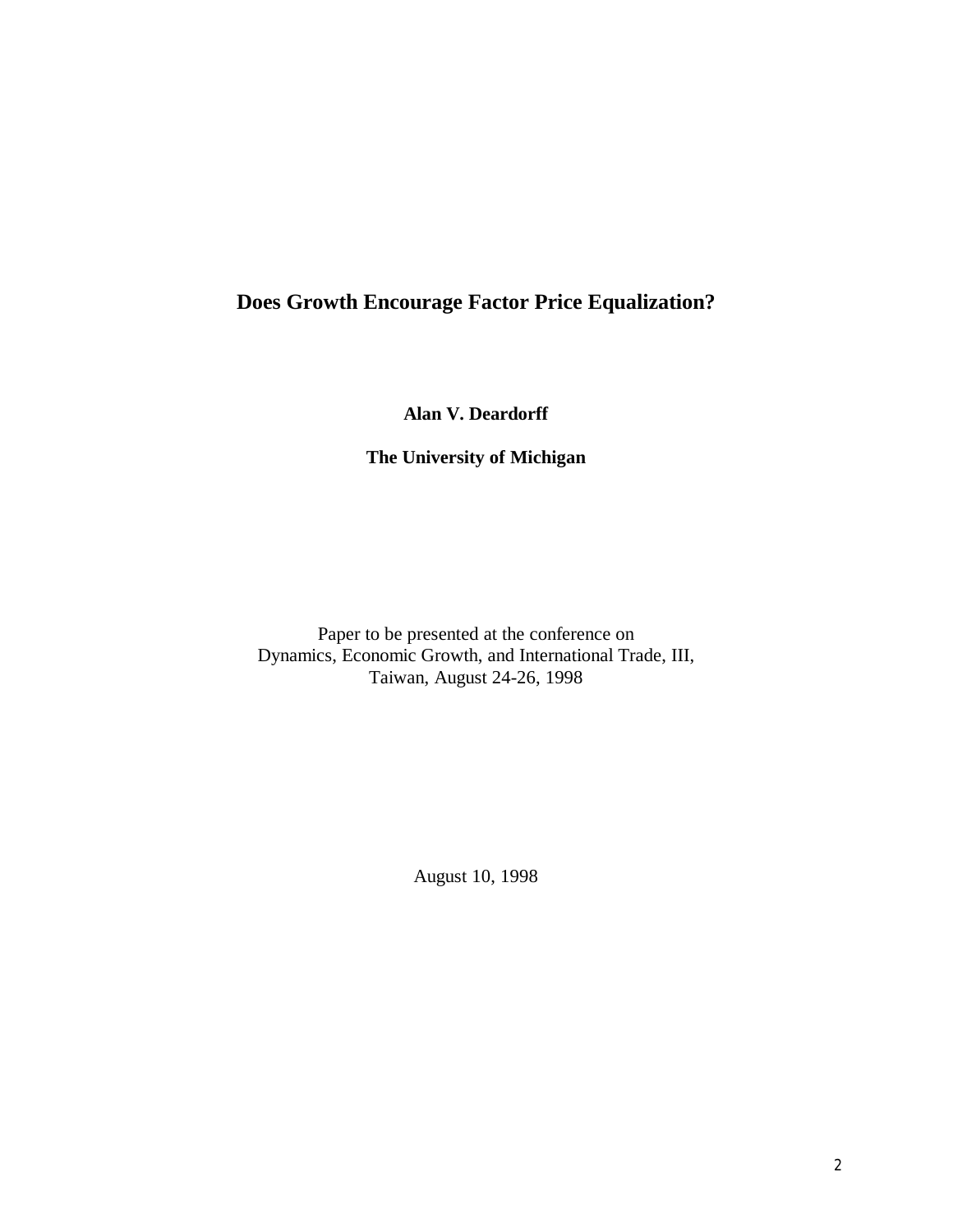## **ABSTRACT**

# **Does Growth Encourage Factor Price Equalization?**

## **Alan V. Deardorff**

### **The University of Michigan**

This paper first notes the importance of "one-cone" versus "multi-cone" equilibria in the Heckscher-Ohlin Model of international trade, then asks whether the process of economic growth as modeled in neoclassical growth models tends to lead the world more toward one or the other. The one-cone model has been the workhorse of international trade theory for many years. It is characterized by a single set (cone) of relative factor endowment combinations within which countries can diversify their production of all goods. If all countries' factor endowments are within that cone, then there is global factor price equalization (FPE) under free trade. The multicone model has received attention more recently, and includes separate cones of diversification within each of which there is FPE, but across which factor prices differ. There are several important differences between these two models. The paper examines several neoclassical models of trade and growth, distinguished by their assumptions about the determinants of saving, to see what they imply about the convergence or non-convergence of country factor endowments into a single cone. None of the models suggest convergence, while some of them strongly imply that different countries will end up in different cones. This therefore suggests that the multi-cone version of the Heckscher-Ohlin model should be preferred.

**Keywords:** Trade and Growth **Correspondence:** Factor Price Equalization

**JEL Subject Codes:** F11, O41 Department of Economics

Alan V. Deardorff University of Michigan Ann Arbor, MI 48109-1220

Tel. 734-764-6817 Fax. 734-763-9181 E-mail: alandear@umich.ed http://www.econ.lsa.umich.edu/~alandear/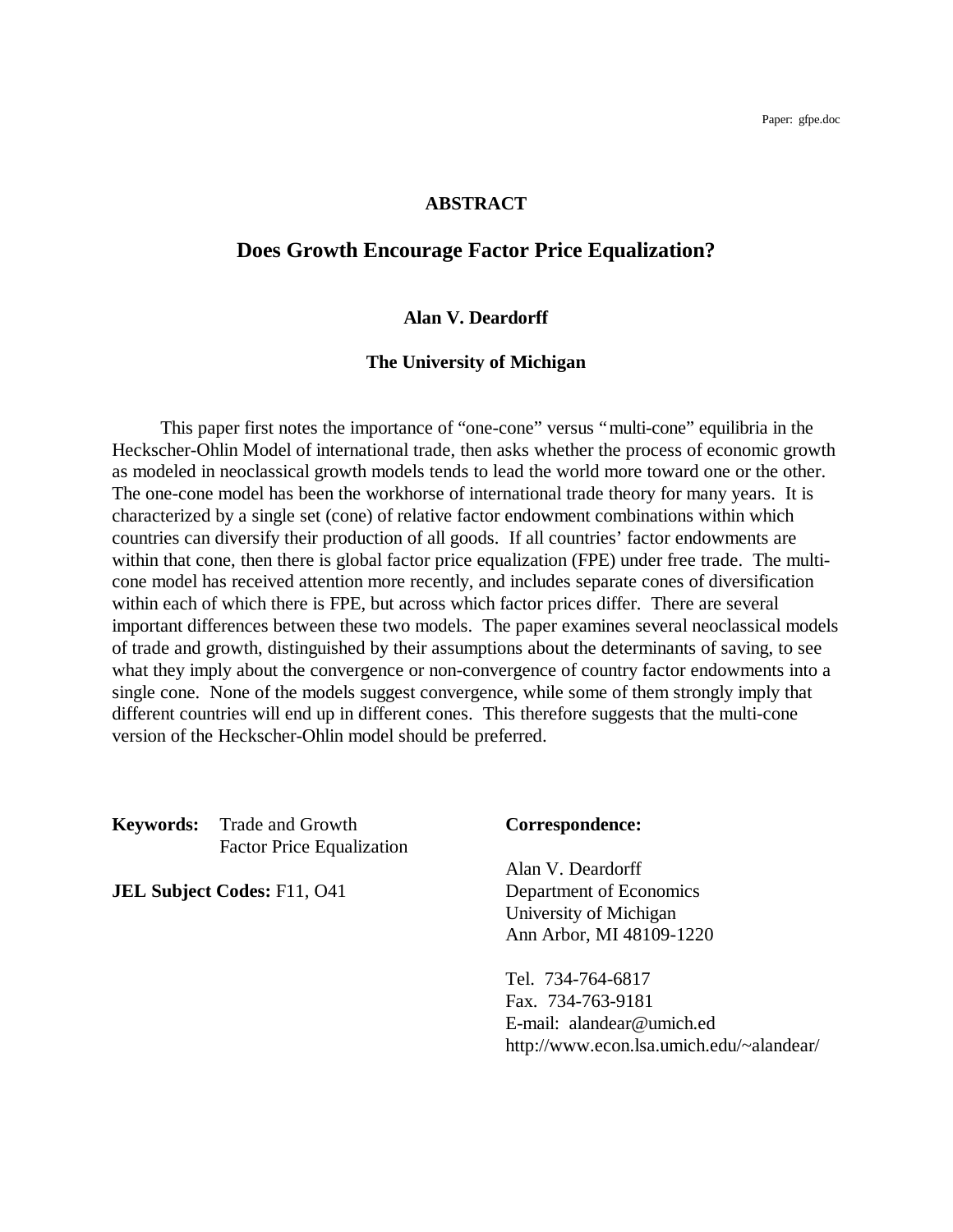# **Does Growth Encourage Factor Price Equalization? \***

**Alan V. Deardorff The University of Michigan**

## **I. Introduction**

 $\overline{\phantom{a}}$ 

The Heckscher-Ohlin (HO) model of international trade admits of two kinds of global free-trade equilibria. In one, factor prices are equalized across all countries, in the other they are not. The first equilibrium, with global factor price equalization (FPE), arises when factor endowments of countries are not too different, in a manner that is sometimes described as being in the same "cone of diversification." The second equilibrium, without global FPE, arises when differences in factor endowments are greater. With many goods and countries, this second equilibrium may have groups of countries each with its own cone of diversification and FPE among countries within the same cone. This is therefore sometimes called the "multi-cone" version of the HO model.

The differences between these two versions of the model can be important, for reasons that I will discuss further in Section II of this paper. Further, while most of the literature on the HO model, both theoretical and empirical, has focused on the one-cone version, there are reasons to think that the multi-cone version may be more relevant to the real world. This paper will explore theoretical reasons why one might expect this to be the case.

<sup>\*</sup> I have benefited from discussing the topic of this paper with my new colleague at Michigan, Gordon Hanson.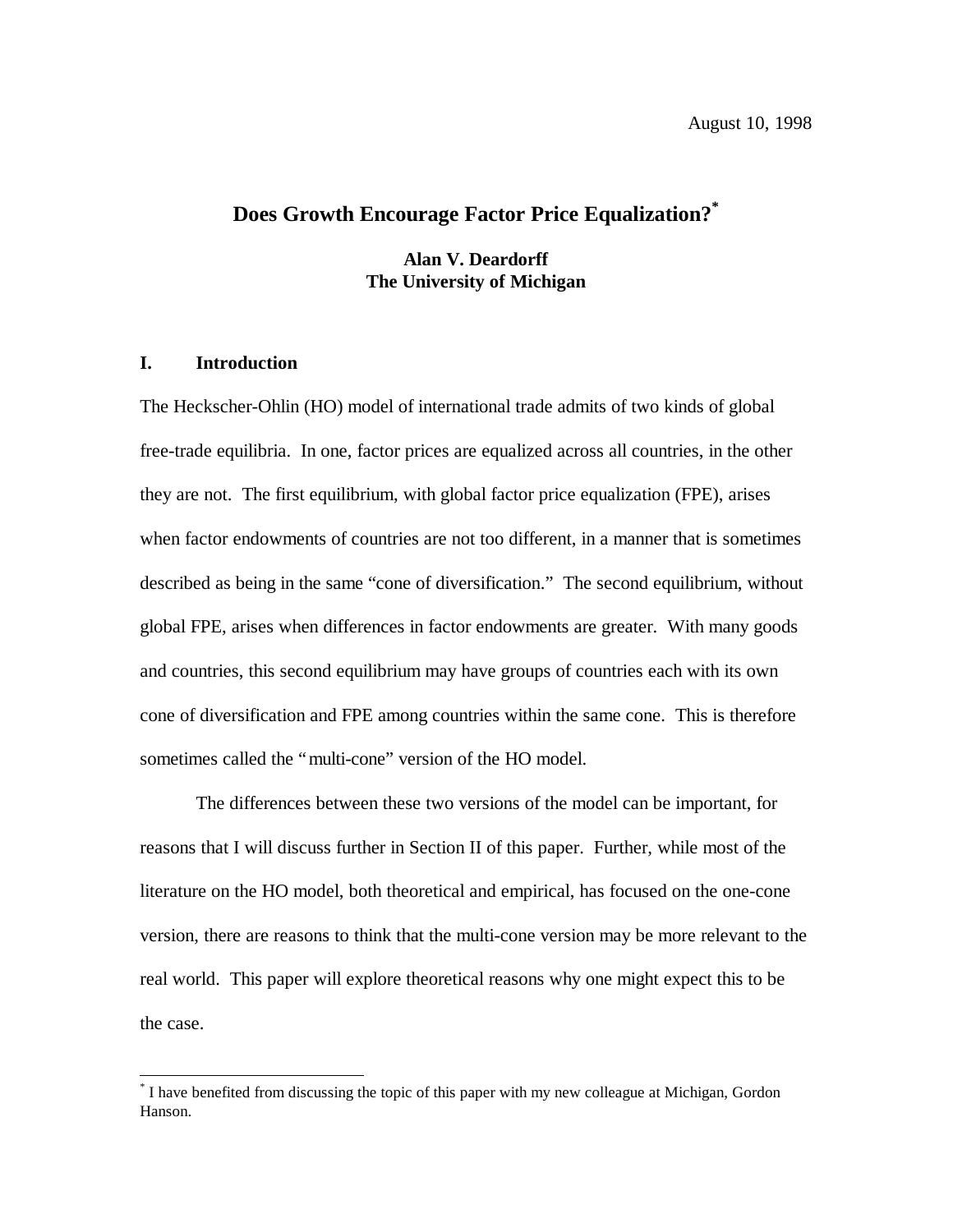At any moment in time, what matters for global FPE is simply whether the factor endowments of the countries of the world are sufficiently similar, so as to lie in the same cone. 1 However, over time factor "endowments" are not given, but evolve in response to the behavior of the countries themselves. Therefore, it is useful to ask whether the dynamics of economic growth tend to steer the countries of the world into the same cone, or into different ones. That is the issue I address in this paper.

In fact, at least one answer to this question is already present in the literature, and my main contribution is only to call attention to its importance for the nature of global equilibrium. In Section III, therefore, I recall a result from Stiglitz (1970), who noted that under one common formulation of rational saving, factor-price equalization becomes impossible in steady state for any two countries with different rates of time preference. This is not the only possible growth model, of course, and I will examine several alternative formulations that do not lead to this result. But the Stiglitz model is sufficiently important that it is worthwhile recognizing what it implies for the nature of global equilibrium in an HO world with many goods and countries.

This argument, then, adds theoretical reason for us to expect the world, if it conforms to the HO model at all, to fit more comfortably into its multi-cone specification. I take this as additional motivation for devoting future theoretical and empirical energy to exploring the properties of the multi-cone model and its fit with the data.

 $<sup>1</sup>$  Actually, with many goods and countries, it is not exactly cones that matter, but lenses, as in Deardorff</sup> (1994b). The terminology in terms of cones is sufficiently well established, however, that I will use it.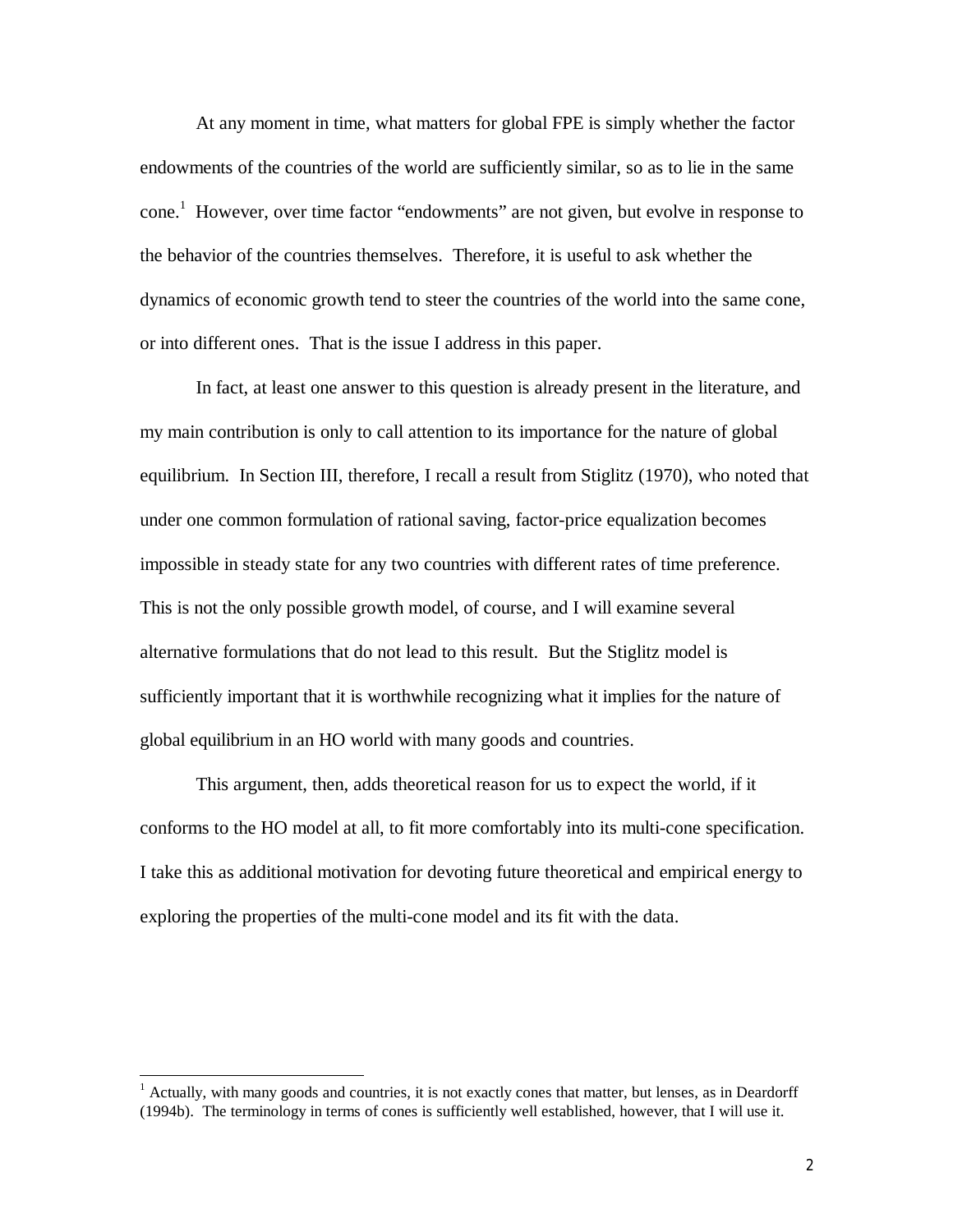## **II. One Cone, Two Cones, …**

I will start by recalling some of the basic properties of the HO model, using the geometric framework of Deardorff (1974) since that will be convenient for my discussion of growth below.

Figure 1 shows the familiar properties of the two-good HO model, with factors capital K and labor L. Given prices of two goods,  $p_1$  of  $X_1$  and  $p_2$  of  $X_2$ , curves  $OAZ_1$  and *OBZ*2 indicate the per capita value at those prices of the output that could be produced in the respective sectors if they employed all of the economy's factors in ratio *k*=*K*/*L*. That is, with linearly homogenous production functions  $F_i(K_i, L_i) = L_i f(K_i/L_i)$ , these curves show  $p_i f_i(k_i)$ . The convex hull of these two curves,  $OABZ_2$ , formed by connecting them by their common tangent *AB*, then measures the maximum value of per capita output that the country can produce by allocating its endowments to one or both of the two industries. It therefore also measures per capita income, *y*.

Only for endowment ratios between  $\tilde{k}_1$  and  $\tilde{k}_2$ , below the tangencies, will the country produce both goods, and it will do so by employing the factors in these ratios within each industry, regardless of the capital labor ratio of the country as a whole. This diagram is completely analogous to the more familiar Lerner-Pearce diagram where these factor ratios are identified by a common tangent to the industries' unit value isoquants, and where the corresponding rays from the origin in *L*,*K* space form a cone. Thus in Figure 1 the interval between  $\tilde{k}_1$  and  $\tilde{k}_2$  can be thought of as the diversification cone.

Other variables of the economy can also be read from this picture. As is familiar for linearly homogeneous production functions in intensive form,  $f(k)$ , the competitive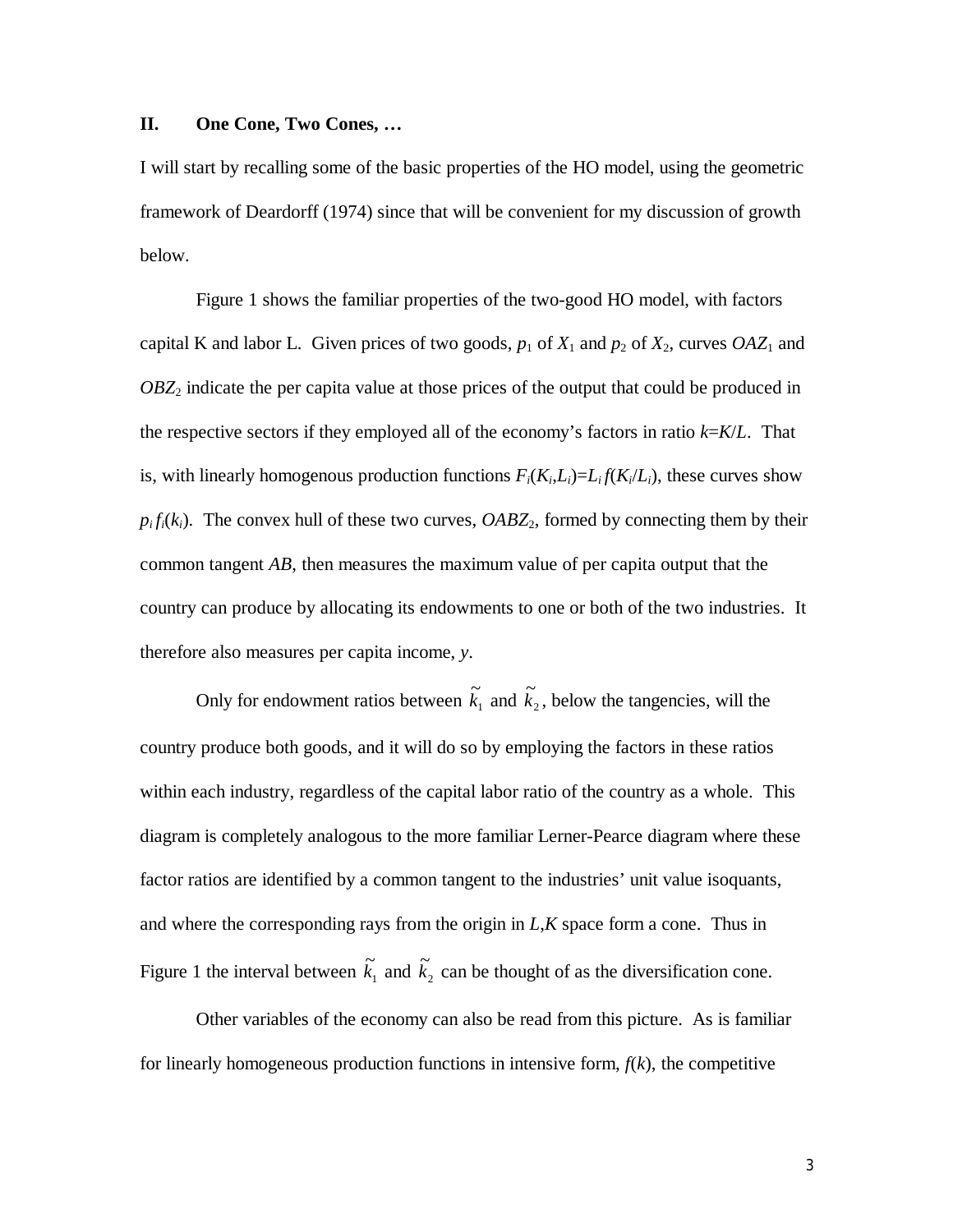return to capital,  $r = f'(k)$ , is given by the slope of the curve, while the competitive wage,  $w = f(k) - rk$ , is given by the vertical intercept of the tangent to it. Both are of course constant throughout the cone of diversification, at the values shown as  $\tilde{r}$  and  $\tilde{w}$ .<sup>2</sup>

Now suppose that there are more than two goods. I will consider only the threegood case, since that is enough to show the possibilities that arise with any number of goods. Adding a third good to Figure 1, there are two possibilities. For just the right price, the third good's value-of-per-capita production function will be exactly tangent to the common tangent  $\overline{AB}$  or its extension. That is the one-cone case shown in Figure 2, where the common tangent is now *ABC*, tangent to all three curves.

Alternatively, consider any other set of prices that are consistent with all goods being produced somewhere, under the usual HO assumption of identical technologies everywhere.<sup>3</sup> Now there will be two common tangents, one touching the curves for the two most labor-intensive goods, and one touching the curves for the two most capital intensive goods. This is the case in Figure 3. There, each common tangent defines a separate cone of diversification, indicating the range of factor endowment ratios for which its two respective goods can be produced within a single country. The two cones correspond not only to different goods being produced, but also to different factor prices, common to all countries within the cone but different from the other cone. There is also a

 $\overline{\phantom{a}}$ 

goods are given within the cone by the straight-line diagonals of the trapezoid  $k_1 A B k_2$ diagonals, the Rybczynski and Heckscher-Ohlin Theorems follow easily.

 $2^{2}$  As discussed in Deardorff (1974), much like the Lerner-Pearce diagram, this one also readily yields the main theorems of the HO model. FPE is just the stated constancy of these two factor prices within the cone. Stolper-Samuelson is easily found by varying one of the prices and thus expanding or contracting one of the industry curves vertically and adjusting the common tangent. Per capita outputs of the two  $\tilde{k}_1 AB \tilde{k}_2$ . From those

<sup>&</sup>lt;sup>3</sup> For example, given  $p_1$  and  $p_3$  in Figure 2, any lower price for  $p_2$  would not permit good 2 to be produced anywhere, since producers could always earn greater revenue by producing a mix of goods 1 and 3.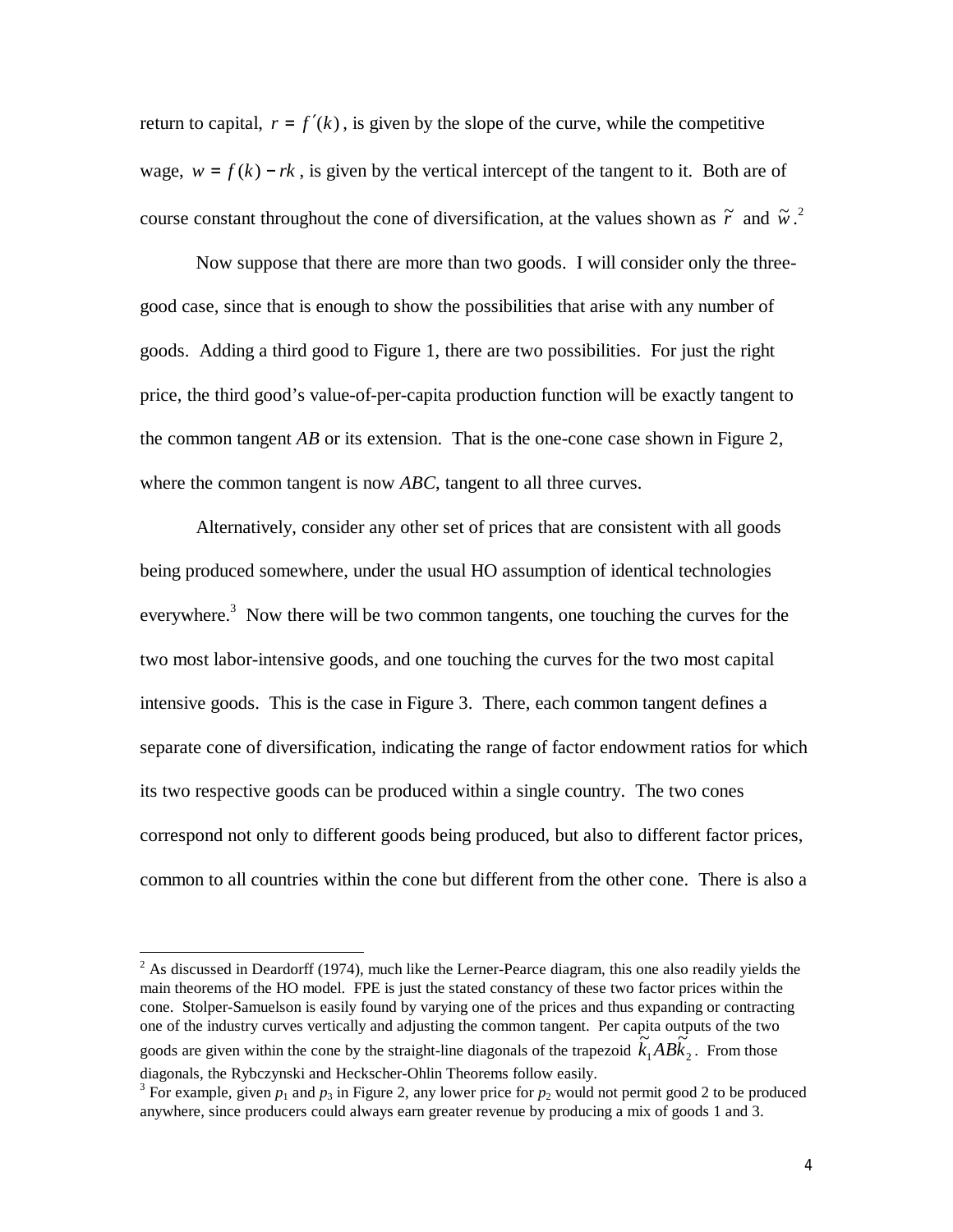space between the cones, from  $\tilde{k}'_2$  to  $\tilde{k}''_2$ , where only the good of intermediate factor intensity,  $X_2$ , is produced.

Much of international trade theory has so far dealt either only with the two good case of Figure 1, or if allowing for more than two goods, the one-cone case of Figure 2. This is evident not so much from the pictures that are drawn, since models with more goods than factors often avoid pictures, for obvious reasons. Rather, trade theorists routinely simply assume a world of global FPE, probably because of the simplicity that assumption yields, so that they can get on with other issues. But as the marked differences between Figures 2 and 3 may suggest, the two models behave quite differently. Only recently have trade theorists begun to appreciate and explore these differences.

A good example is Davis (1996). He re-examines the Stolper-Samuelson Theorem, one version of which is that trade liberalization will benefit a country's abundant factor.<sup>4</sup> In a two-cone world, the logic of the proposition remains valid for trade liberalization affecting goods within a country's own cone, but factor abundance must be defined relative to other countries within the cone, not the world. Thus, for example, suppose in Figure 3 that there are several countries within the lower cone, and consider one whose endowment is near  $\tilde{k}'_2$ . Since it is in the lower cone, it is labor-abundant compared to the world. But it is capital abundant compared to other countries in its cone, and therefore it will produce relatively little of the most labor-intensive good, *X*1. Since it imports that good, protection will include a tariff on it, raising the domestic price  $p_1$ . This shifts the curve  $OAZ_1$  upward, repositioning the common tangent with  $OBZ_2$ , and raising

 4 For others, see Deardorff (1994a).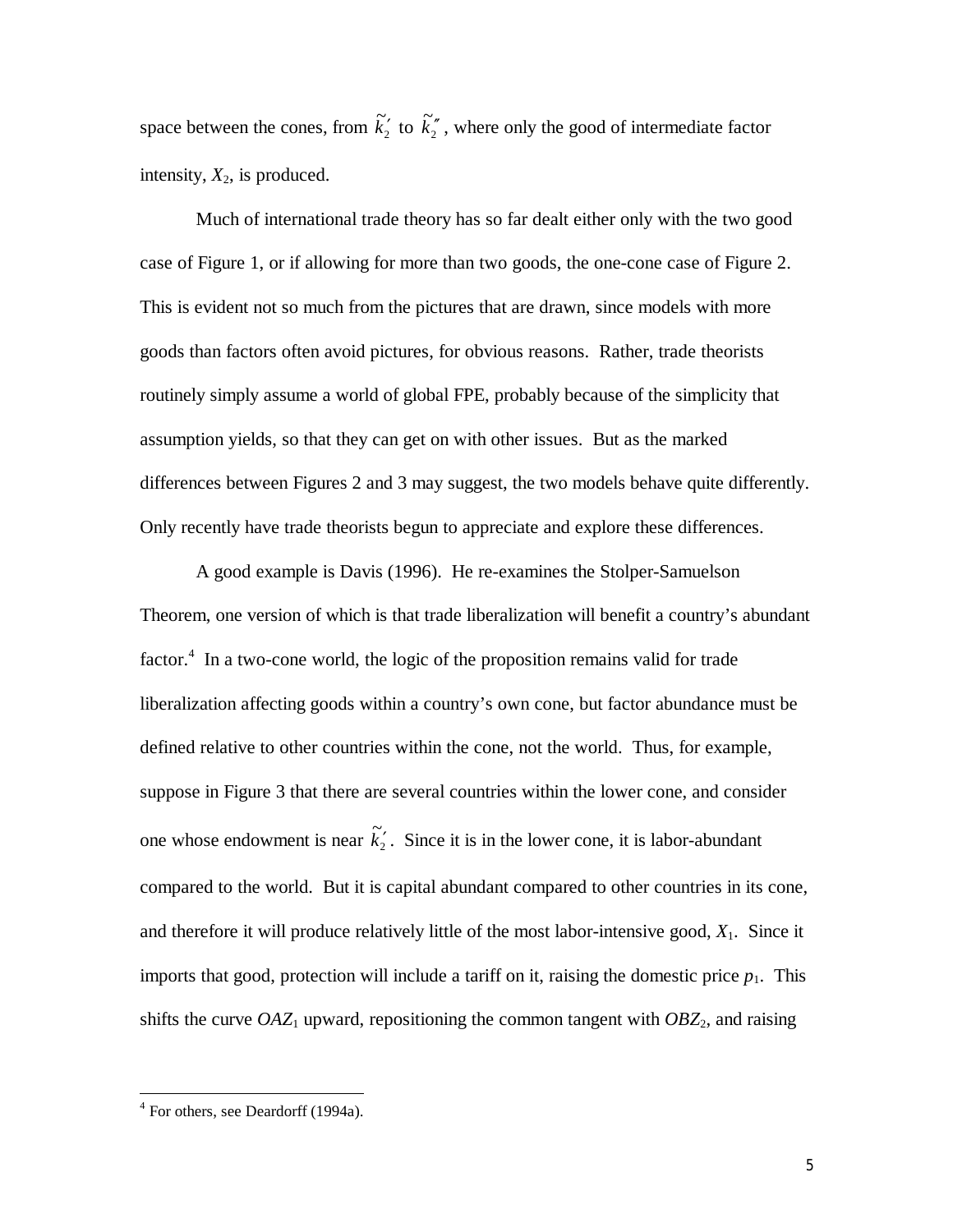the wage  $\tilde{w}'$ . Reversing the process, then, this is a case in which removal of a tariff by a (globally) labor abundant country lowers the wage.

There are many other such examples, but they tend to be less subtle than this one. Rather obviously, a tariff on the good that is not produced within a country's cone will not have the usual Stolper-Samuelson effects at all, but will only lower the real returns to both factors. This is not news, but it is a case that does not arise in the one-cone model except with complete specialization. Likewise, Rybczynski effects also do not occur for the good that is not produced, a fact that may somewhat diminish the tendency for growth through factor accumulation to worsen a country's terms of trade. But most important and also obvious is simply the absence of FPE itself. In a multi-cone model, we can be sure that free trade does *not* equalize factor prices world wide, and in fact it remains to be seen whether factor prices need even be brought closer together. Factor prices are equalized within a cone, but that may provide little guidance to a country that does not know, prior to liberalization, into which cone it will fall, if either.

The failure of FPE, if it occurs, ought to be of considerable interest for what it implies about worldwide wage inequality. But there is also another reason why it may be a cause for concern. If the world under free trade would have one cone and FPE among most countries, then as Mundell (1957) told us years ago, trade can substitute for factor mobility. To the extent that we see pressures for international movement of labor and capital, we can hope that those pressures will abate if barriers to trade are reduced. But if we are in a multi-cone world, that is not the case. Differences in wages and returns to capital will remain, even with perfectly free trade. The costs associated with migration of labor have long been evident. The costs associated with capital flows have become more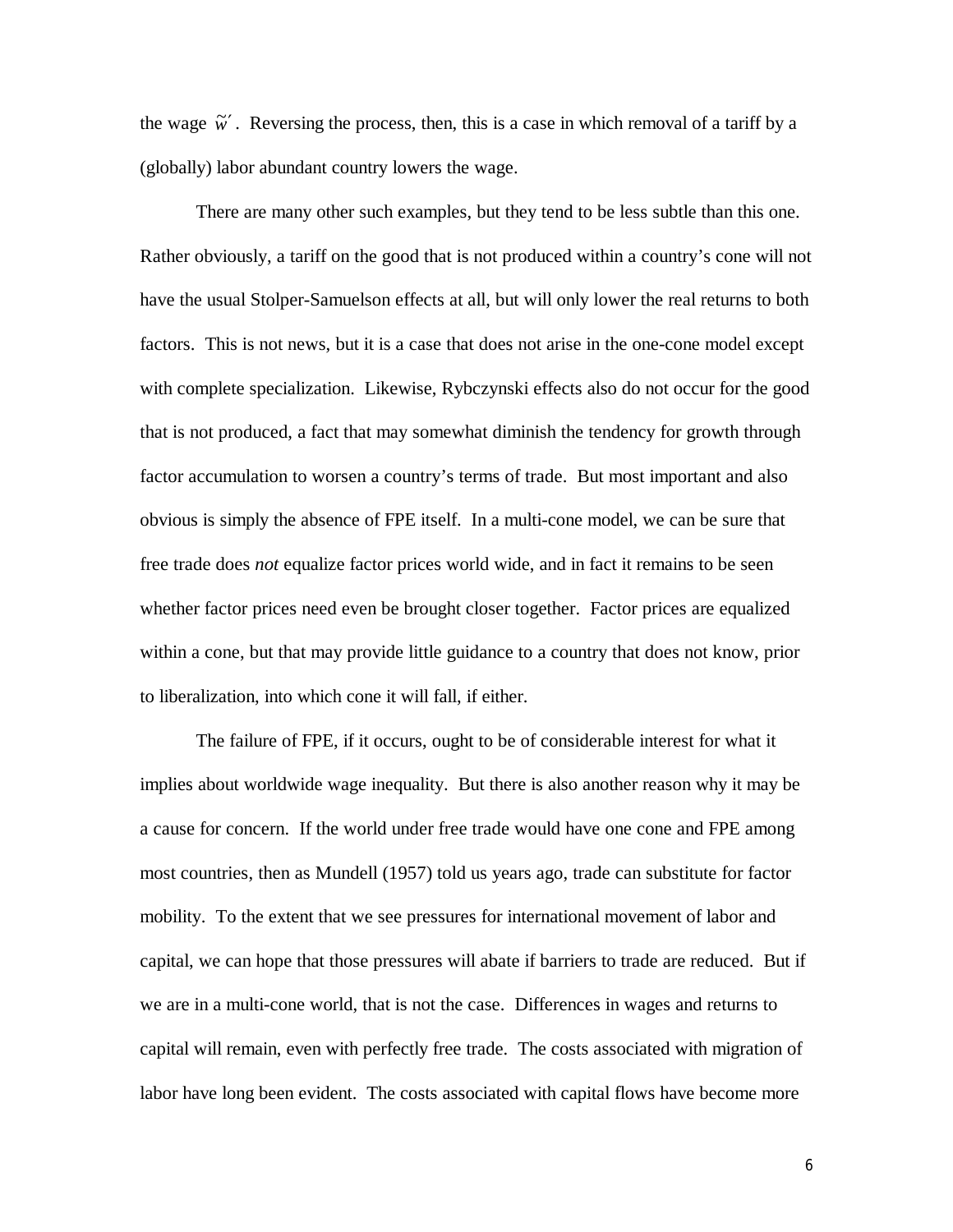troubling recently with the crisis in Asia. In a multi-cone world these costs may be inevitable.

For all of these reasons, then, it is important to know whether the world, if it is HO at all, looks more like Figure 2 or Figure 3. An easy answer is available by just noting the large differences that exist across countries in factor prices, as well as the incentives for factor movement just mentioned. But while this evidence is tempting, it is not conclusive, since there are other reasons why factor prices may differ across countries without multiple cones. Within the framework of the HO model, transport costs and other trade barriers will do the job.<sup>5</sup> And outside of HO, or with a comparatively minor modification of it, there may be differences in technology across countries.<sup>6</sup>

It would seem to be an empirical question, then, ripe for the picking by the recent influx of empirical types into international trade documented in Leamer and Levinsohn (1995). Surprisingly, however, this work has without exception, I believe, assumed a onecone world. Bowen et al. (1987), for example, base their analysis on Vanek's (1968) factor-content version of the HO theorem – the HOV theorem – which assumes (unless technologies are Leontief) global FPE. One may perhaps interpret the poor performance of the theorem in their test as evidence for a multi-cone model, but without incorporating it into the analysis as an alternative hypothesis, as they do for several other explanations, there is no basis for confidence in such an interpretation.

There are, however, several empirical contributions that I find encouraging for the multi-cone view of the world. One is Davis et al. (1997), which I interpret as at least

 $<sup>5</sup>$  One may doubt that trade barriers in today's world are large enough to account for the differences in</sup> factor prices, especially wages, that we see. On the other hand, nontariff barriers are widely presumed to exist well beyond our ability to measure them.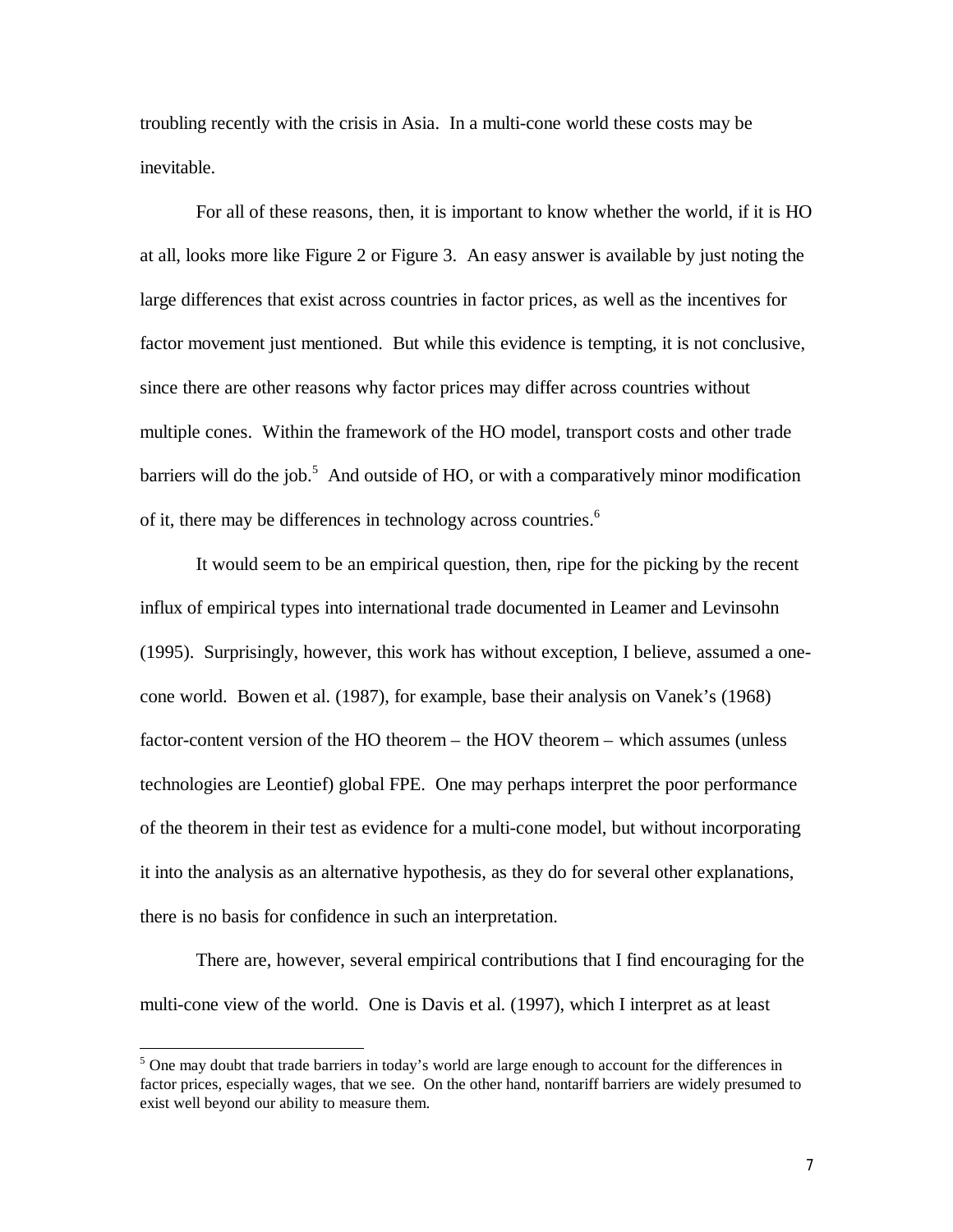consistent with the multi-cone version of the model. Another is Debaere (1998), which finds empirical support for relative factor endowments mattering for international trade by departing from the constraints of HOV. And most important is Debaere and Demiroglu (1998), which looks empirically for satisfaction of the lens condition for global FPE, $^7$  both across the developed countries of the OECD and across a larger set of countries that include both less developed and newly industrializing countries. The condition is found to be satisfied for the developed OECD, but not for the larger group. Unfortunately, limitations of the data and the methodology leave open the possibility that the condition *is* satisfied for the group including developing countries, but I nonetheless find their evidence to be highly suggestive.

What I conclude from this discussion, then, is that the multi-cone HO model is at least as plausible as the single-cone model for describing the world that we live in. However, regardless of which is the right model for today, there remains the possibility that this will change over time as countries grow. After all, the right model depends on whether the relative factor endowments of the countries of the world are sufficiently similar, or not. And factor endowments themselves change over time as countries save and grow. Therefore, even if the world has one cone today (as I tend to doubt), it could have more than one tomorrow if relative factor endowments are diverging. Or if it has more than one cone today, it could have only one tomorrow, if they are converging. In the rest of the paper, I ask whether various models of economic growth give us a presumption one way or the other. To the extent that these models give an answer at all,

<sup>6</sup> See Trefler (1993, 1995).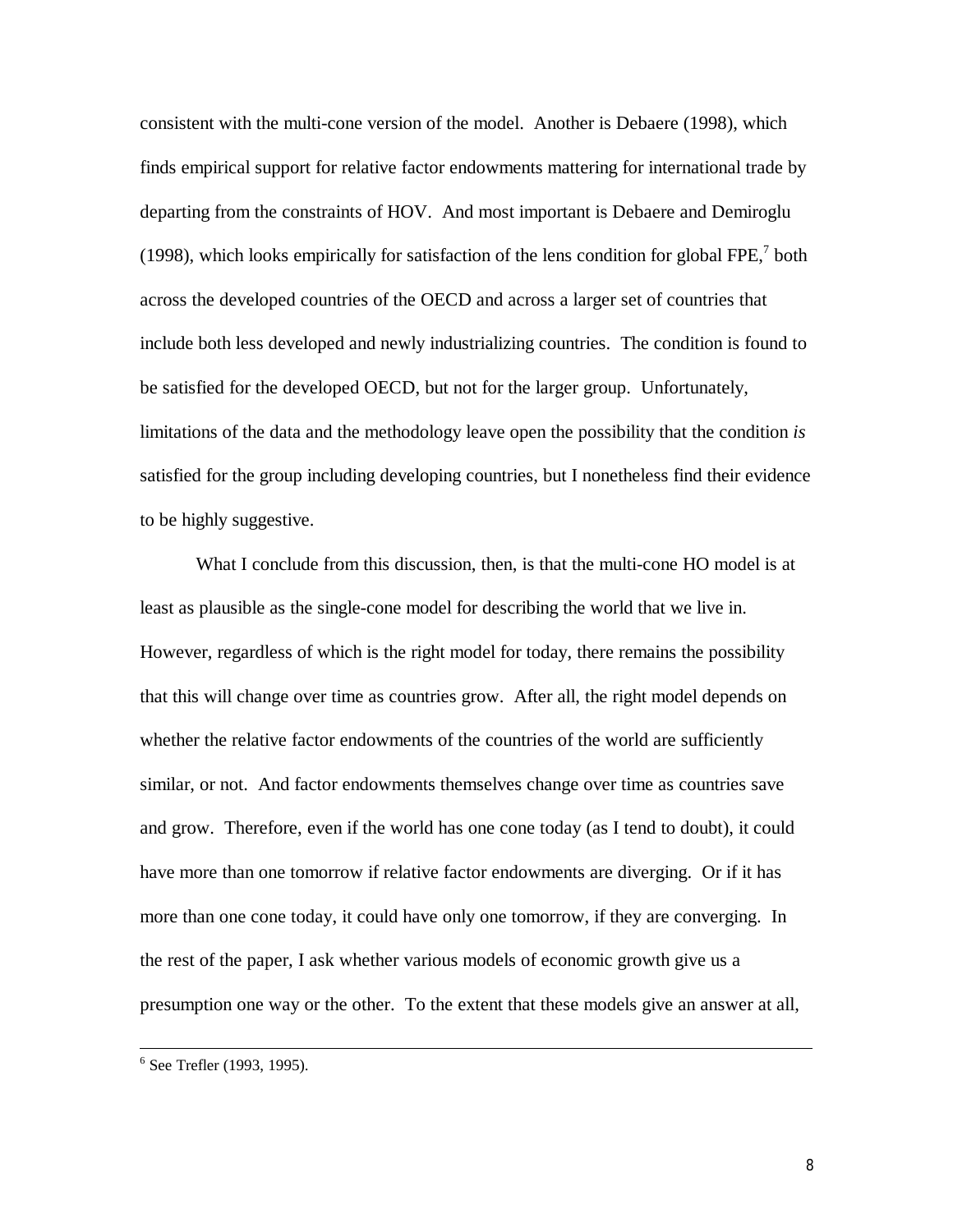it is to suggest that relative factor endowments are more likely to diverge over time than to converge. Therefore, even if we live in one cone today, it is unlikely that we will stay there.

## **III. Can Growth Paths Stay in One Cone?**

 $\overline{\phantom{a}}$ 

I will confine my attention to neoclassical growth models. I do that primarily because that is the landscape with which I am most familiar. But it is also the place where the question I am asking makes most sense and is most difficult to answer. As I noted in my contribution to last year's conference in this series, Deardorff (1997a), the mechanisms of endogenous growth tend to make it possible for countries to grow at different rates indefinitely. If that happens, it almost inevitably means that the faster growing countries are accumulating something in ever-greater amounts relative to their slower growing neighbors. What they accumulate may not be capital, but it is hard to imagine anything like an HO model in such a context that would be able to accommodate these ever more diverse countries within a single cone.

Neoclassical growth models, on the other hand, tend to have steady states in which the capital labor ratios of countries are constant, and these could then easily lie within a single cone. For example, the seminal trade and growth model of Oniki and Uzawa (1965) followed Solow (1956) in assuming that savings was simply proportional to income. In such a model, even with international trade, the steady state capital labor ratio varies smoothly with the savings propensity. This can be seen easily in Figure 4, which

<sup>&</sup>lt;sup>7</sup> The lens condition, derived in Deardorff (1994b), is the appropriate generalization to many goods, factors, and countries of  $2 \times 2 \times 2$  requirement that countries be in the same cone. It is necessary for global FPE but not sufficient, as shown by Demiroglu and Yun (1997).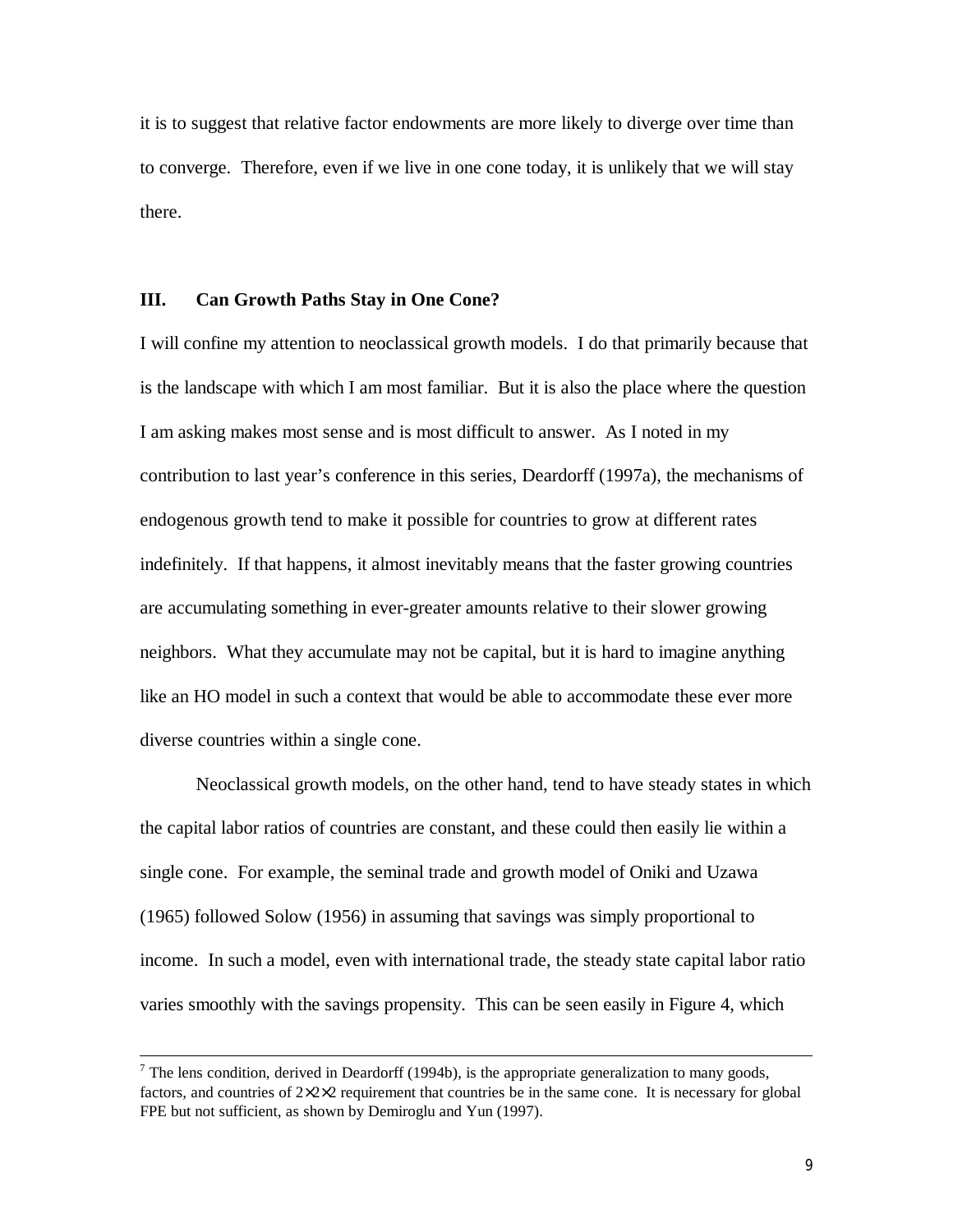illustrates growth with proportional savings for the two-cone case, although the conclusion clearly holds more generally. Let the prices be those of the ultimate world steady state. Then the growth of any country that is small enough to take those prices as given and late enough in the growth process to take them as constant can be illustrated exactly as in the Solow model. The convex hull,  $OAB'B''CZ_3$  from Figure 3 is reproduced, indicating the value of the country's per capita national income, *y*. With a constant fraction of that, *s*1, saved, per capita saving and thus per capita investment is a curve just like the convex hull, but shrunken vertically downward. Following the usual dynamics of the Solow model, the time derivative of the capital-labor ratio,  $\vec{k}$ , is given by

$$
\dot{k} = I / L - nk
$$

 $\overline{\phantom{a}}$ 

where  $I$  is investment and  $n$  is the population growth rate. Equating saving and investment,<sup>8</sup> the steady state is therefore the intersection of this scaled down convex hull with the ray,  $nk$ :  $k_1^*$ .

From this it is easy to see that a slightly higher propensity to save, such as  $s_2$  in Figure 4, will lead to only a slightly larger steady state capital-labor ratio,  $k_2^*$ . It is therefore easy enough to get two countries with different savings propensities to have steady states in the same cone. In general, then, with proportional saving, whether the world arranges itself into one cone or more depends simply on how diverse are the countries' savings propensities. If they differ significantly across countries, then so will their capital labor ratios in steady state growth, and a single cone with worldwide FPE will

 $8<sup>8</sup>$  I assume that there are no international capital flows, so that a country must rely on its own saving in order to grow. It is also necessary for this construction in the Figure that the numeraire for prices be whatever good or goods are needed for investment. Since I will not be changing prices, that is not a problem.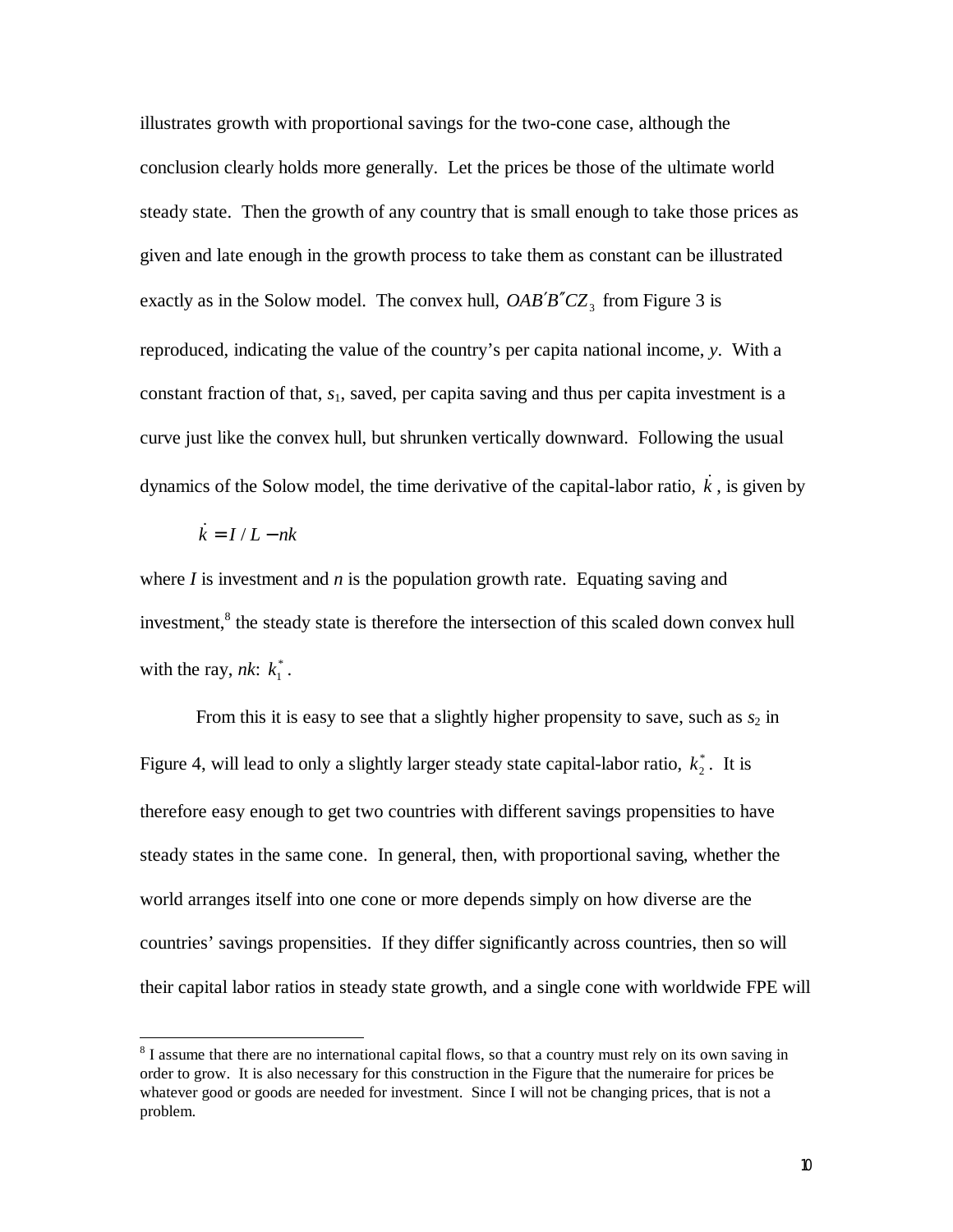not be sustainable. If saving propensities are similar, however, a one-cone world may be the natural outcome.

A different outcome is possible, however, if saving is not a simple fixed proportion of income. Early growth models often took as an alternative to proportional saving the assumption that saving came only out of profits. This was sometimes called classical saving. Figure 5 shows the quite different behavior that arises in this case, again for the two-cone scenario. Since the rate of return to capital is given by the slope of the per capita income curve, *y*, total per capita profit, *rk*, within either of the cones where *r* is constant, is just a ray from the origin parallel to the *y* curve itself. Outside the cones, *rk* can either rise or fall, but it must cross such rays from above. Thus per capita profit looks something like the curve labeled *rk* in Figure 5. With a constant fraction,  $s_1^r$ , of profits saved, per capita savings looks just like this but, again, scaled down by the savings parameter.

The distinctive property of this curve is that, because it too coincides with rays from the origin inside each cone, it cannot cross the *nk* ray within a cone. It could, by happenstance, coincide with that ray throughout a cone, but it cannot cross it. Therefore except is such coincidences steady states with classical savings will lie between cones, not within them. Even when such coincidences to occur, the entire cone will be a steady state, and the dynamics of growth, if prices are constant, will lead only to the edge of a cone, not inside it. Therefore, with classical saving we do not expect to find countries inside of cones in the long run.

Now neither of the cases in Figures 4 and 5 are generally regarded as theoretically acceptable growth models, even by the standards of economic analysis of the late 1960s,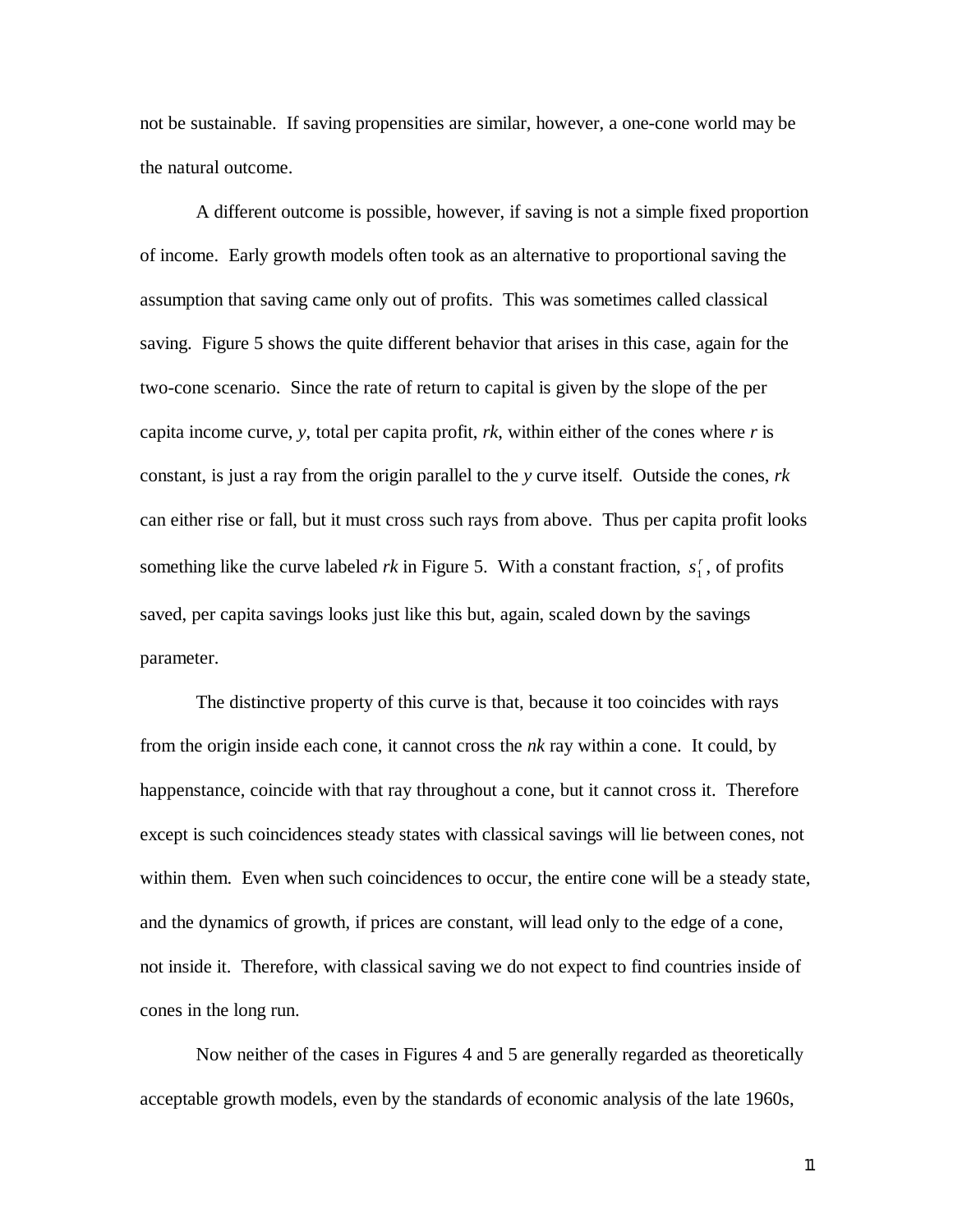when much of this work was being done. The reason is that these savings assumptions do not follow from any model of rational behavior, that is, of optimization by consumers.

The first to correct this in an international trade context was Stiglitz (1970). He assumed a representative, infinitely lived consumer with a constant rate of time preference, and he solved for the steady state of a trading country whose growth is determined by the saving of such a consumer. What he found, quite simply, was that such a country will continue to accumulate capital relative to labor as long as the rate of return to capital exceeds the rate of time preference, and it will allow the capital labor ratio to decline whenever the opposite is true.

This is not in general equivalent to either of the saving behaviors analyzed above, but the implications for steady state growth are the same as the classical savings case. A Stiglitz economy with rate of time preference equal to  $r_1^*$  in Figure 5 will, like the classical economy, have per capita saving above *nk* for all *k* below  $k_1^*$  and per capita saving below *nk* for *k* above this. Likewise, if the rate of time preference happened to equal the return to capital in one of the cones, say  $\tilde{r}''$ , then throughout that cone the economy would save neither more nor less than needed to hold *k* constant, and the entire cone would be a steady state.

Thus, Stiglitz provided a particular formulation of optimal savings that led to the conclusion that an economy would completely specialize. This same conclusion has been revived recently by Baxter (1992), who noted the similarity of the model in steady state to the static Ricardian model. In a world of many goods and countries, complete specialization in a single good is not as likely, although the parallel with the Ricardian model still holds. If every country has a different rate of time preference, then each will be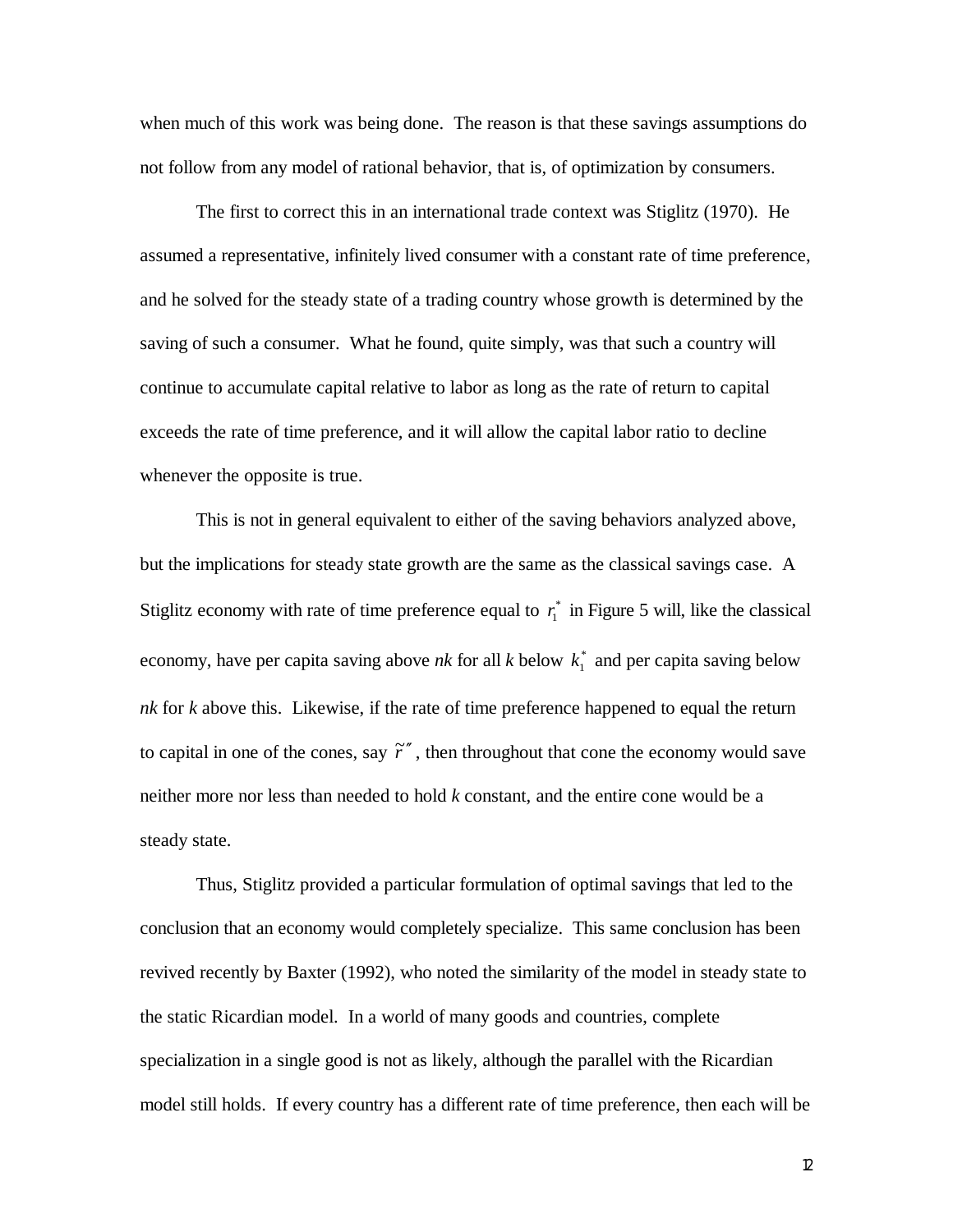the sole occupant, in steady state, of the portion of the per capita income curve with slope equal to that rate of time preference.<sup>9</sup> For some countries, this may indeed mean producing only one good. For others, especially ones that are large (in terms of labor), it may mean having their own cone of diversification all to themselves, being the only countries to produce in its interior.

Rational saving, then, like classical saving, seems very unlikely to lead to a onecone HO world. Only if all countries shared the same rate of time preference would a single cone accommodate them all. Some diversity of time preference for a few countries would be possible with a single cone in steady state, but this would require that the outliers in terms of time preference also be outliers in terms of what they produce. They would each have to specialize completely in either the most capital intensive or least capital intensive good. With many goods, such a configuration becomes implausible.

It may seem, therefore, that the Stiglitz model should be the last word on this subject: if saving is rational, then a one-cone world is unlikely. Unfortunately, although the Stiglitz model does rest on consumer optimization, the consumer who performs that optimization is of a rather special sort. Consumers live forever and, more importantly in my view, their rate of time preference, being constant, is independent of their consumption path. In the world of economic theory, these restrictions may seem minor, but for the conclusion here they seem to be critical. Therefore it may be worth looking for manageable alternatives.

One such alternative is provided by Galor (1992, 1996), who has reformulated the neoclassical growth model assuming a simple two-period overlapping generations (OLG)

 $\overline{\phantom{a}}$ 

<sup>&</sup>lt;sup>9</sup> Of course, this curve depends on prices, which must adjust as usual to equate supply and demand. What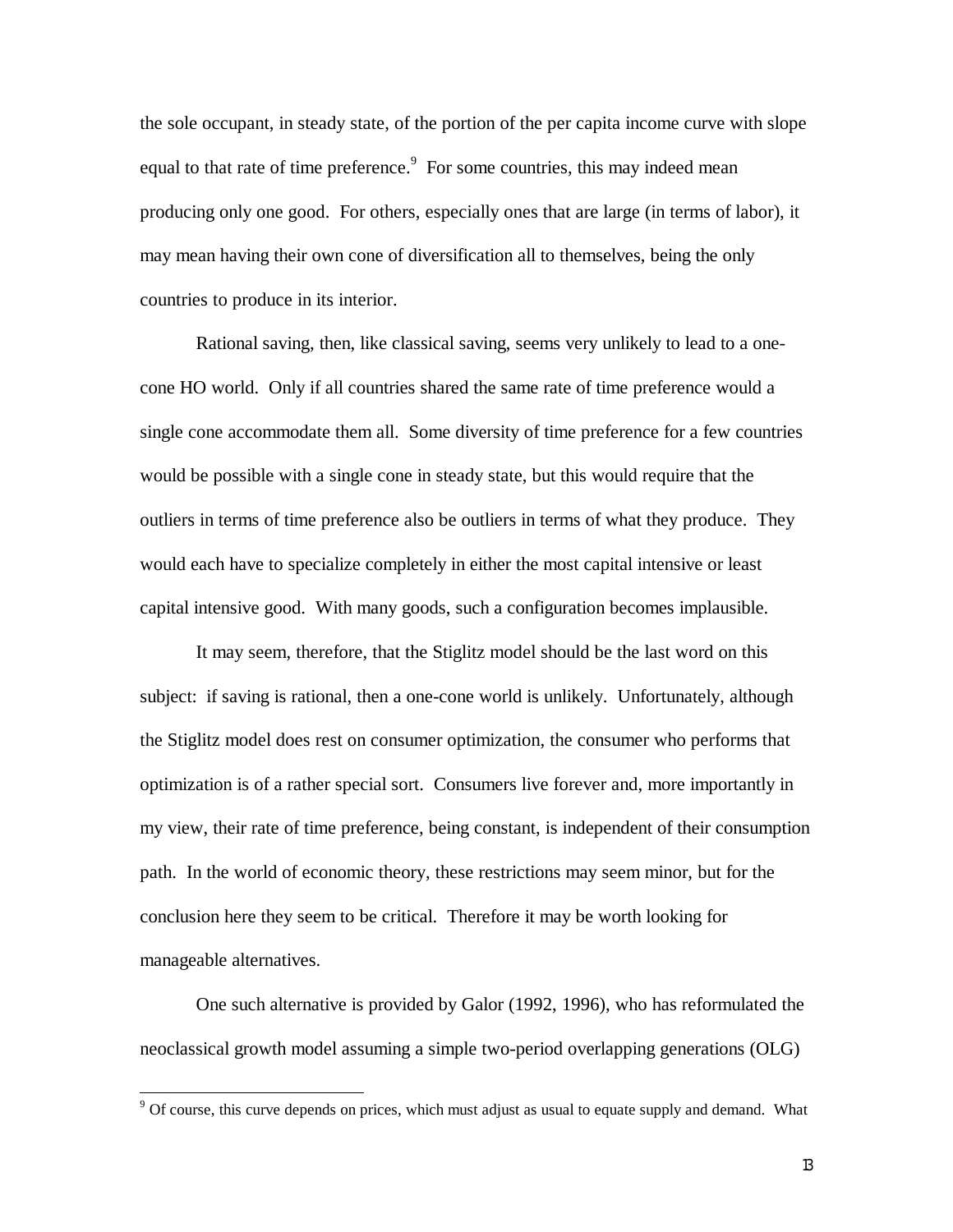economy. His consumers save just as rationally as those of Stiglitz, but for a much shorter time. And their behavior is therefore quite different. Under the usual assumptions of the simplest OLG model, consumers work only in the first period and retire in the second. Without bequests, it is only first-period consumers who will save, since only they have a future, and their saving can then come only out of wages, since that is their only income. The portion of their wages that they choose to save can still depend on the rate of return to capital, but it need not do so since the usual income and substitution effects of the rate of interest on savings pull in opposite directions. If, for example, the utility function on current and future consumption is Cobb-Douglas, then these two forces balance out and the fraction of (wage) income saved is constant.

This, as I have explored elsewhere in Deardorff (1997b), leads to quite different growth performance than any of the models looked at so far. Figure 6 illustrates, again for the two-cone case. Recall that the wage is given by the vertical intercept of the tangent to the per capita income curve, and that this is constant inside any cone. Then the per capita wage bill (which is the wage rate) can easily be derived as the curve labeled *w*. Letting a fraction  $s^w$  of this be saved gives the per capita saving curve shown. It is horizontal within each cone, and unlike saving out of profits in the classical case, easily gives rise to steady states within cones.

Too easily, one might say. For if there do exist multiple cones as in the case shown, then it is not hard to get multiple steady states as well. This is the main point made in Deardorff (1997b). In the case shown in Figure 6, there are three steady states, where *S/L* crosses *nk* at  $k_1^*$ ,  $k_2^*$  $k_2^*$ , and  $k_3^*$ . Of these, the middle steady state is unstable, and

I am describing is only a property of the equilibrium, not its full characterization.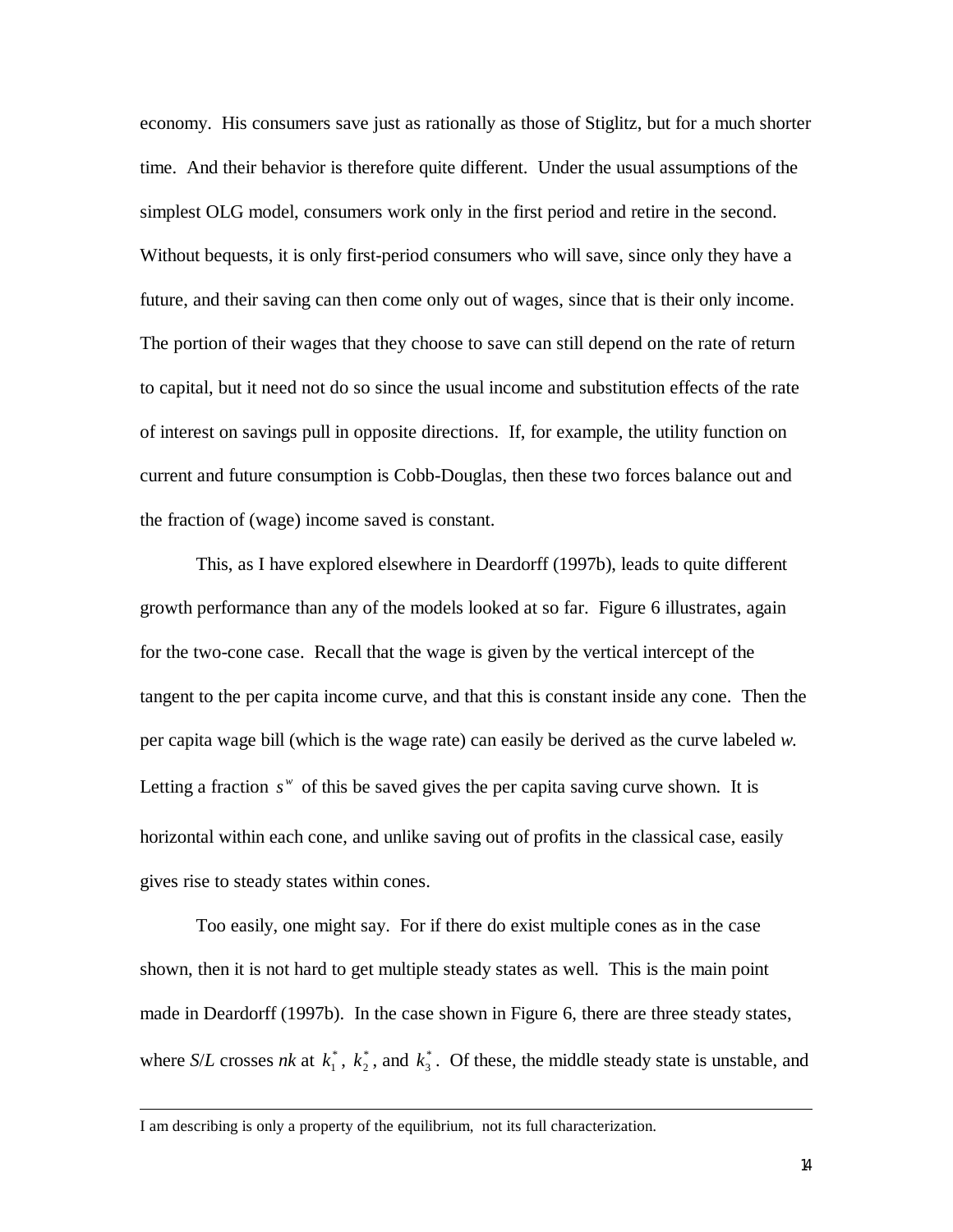the stable steady states both happen to occur within cones. The implication is that two countries with identical behavior but with different initial conditions may end up in quite different steady states, including different factor prices, different per capita incomes, and different patterns of specialization and trade.

For the purpose here, however, of determining implications for the number of cones, this is not definitive. Unlike the cases of classical saving and Stiglitz's formulation of rational saving, this one (which is also rational, in this particular OLG context) does easily permit countries to diversify in steady state. I have not drawn the picture for this case, but the reader can easily add the requisite curves to, say, Figure 2 and verify that countries can occupy the single cone with a wide variety of saving propensities out of wages. Thus Galor's OLG model does not imply that a single-cone world is unlikely. If countries "start" with factor endowments sufficiently close together to yield global FPE in the static model, then there is no reason in the growth model why this state of affairs cannot continue

What the model does suggest, however, is that if countries start in multiple cones, then that too is likely to continue. Therefore there is nothing in Galor's growth model to predispose the world toward either situation.

## **IV. Conclusion**

To conclude, then, there seems to be nothing in the available neoclassical growth models to suggest that the growth process is likely to bring the countries of the world sufficiently close together in terms of their factor endowments to permit global FPE. Furthermore, there do exist respectable models that suggest rather opposite conclusions. If countries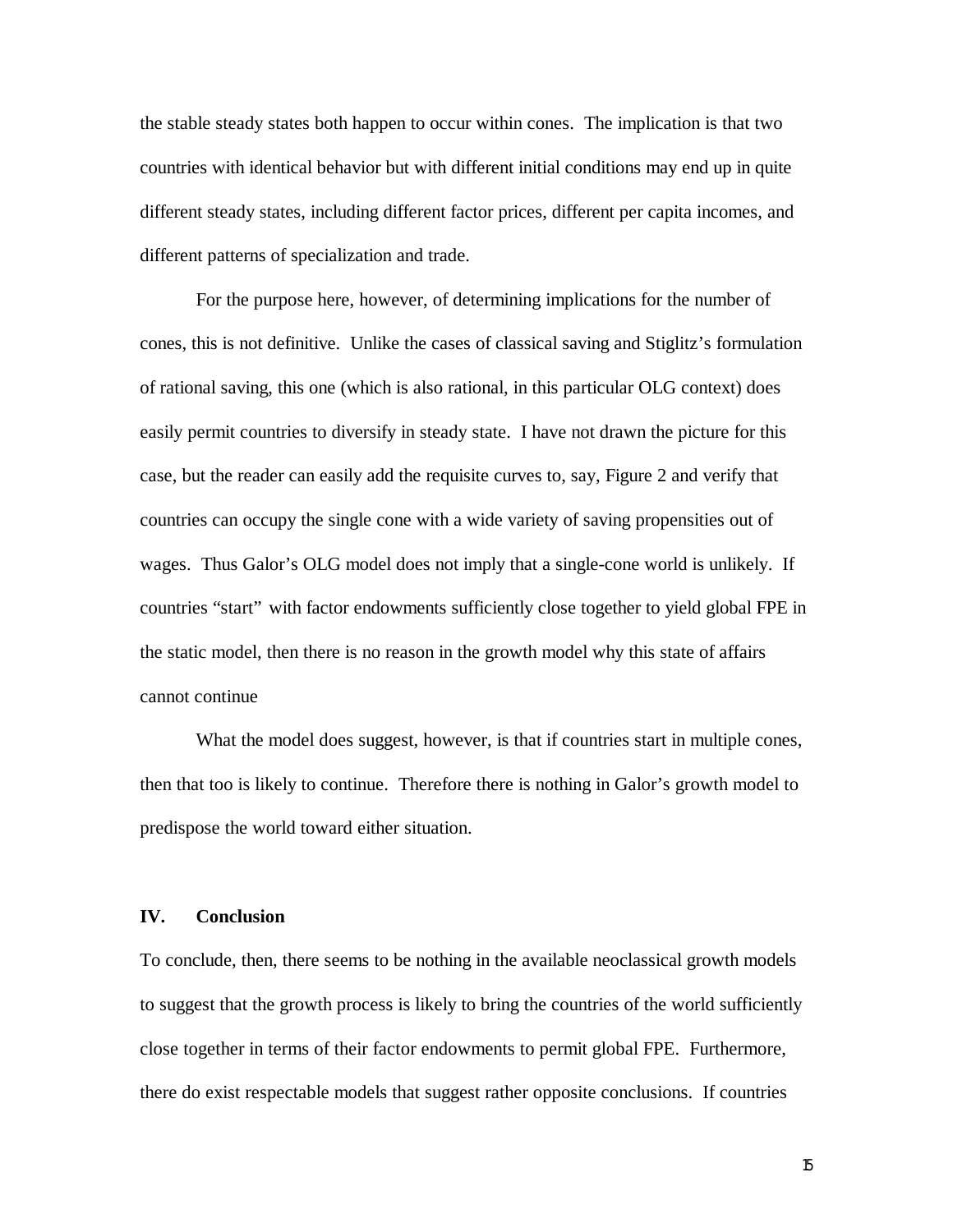differ at all in their rates of time preference in the Stiglitz model (or in the fractions of their profits that they save in the classical model), then they will not be able to occupy the same cone of diversification. Multiple cones are then inevitable. Alternatively, in other models where saving comes out of wages, a different sort of anomaly arises. There, if countries happen to start the growth process with such diverse factor endowments that multiple cones arise in the short run, then these multiple cones can lead to corresponding multiple steady states, so that the multiple cones remain even in the long run.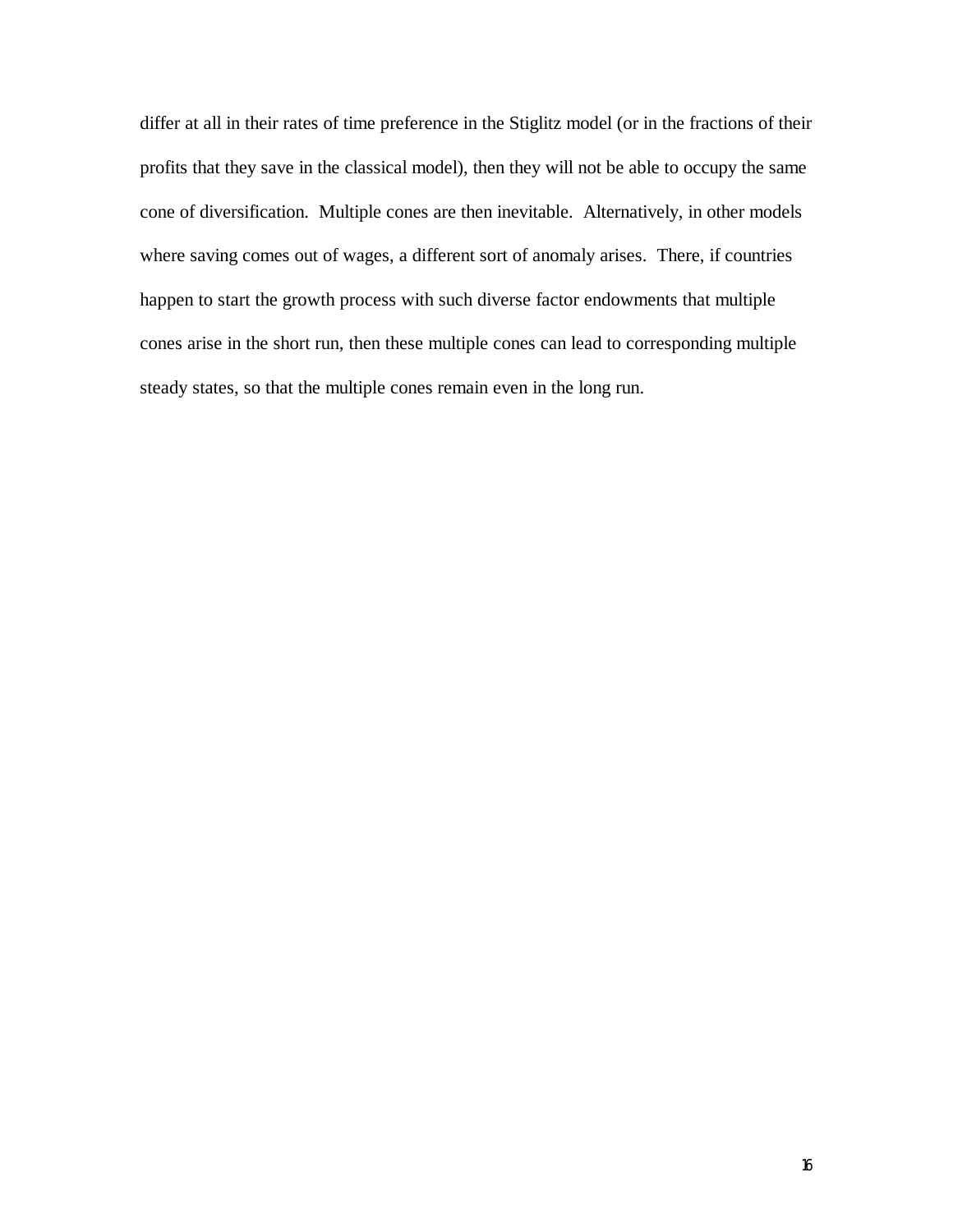#### **References**

- Baxter, Marianne 1992 "Fiscal Policy, Specialization, and Trade in the Two-Sector Model: The Return of Ricardo?," *Journal of Political Economy* 100, (August), pp. 713-744.
- Bowen, Harry P., Edward E. Leamer, and Leo Sveikauskas 1987 "Multicountry, Multifactor Tests of the Factor Abundance Theory," *American Economic Review* 77, pp. 599-620.
- Davis, Donald R. 1996 "Trade Liberalization and Income Distribution," in process, July.
- Davis, Donald R., David E. Weinstein, Scott C. Bradford, and Kazushige Shimpo 1997 "Using International and Japanese Regional Data to Determine When the Factor Abundance Theory of Trade Works" *American Economic Review* 87, (June), pp. 421-446
- Deardorff, Alan V. 1974 "A Geometry of Growth and Trade," *Canadian Journal of Economics* 7, (May), pp. 295-306.
- Deardorff, Alan V. 1994a "Overview of the Stolper-Samuelson Theorem," in Alan V. Deardorff and Robert M. Stern, eds., *The Stolper-Samuelson Theorem: A Golden Jubilee*, Ann Arbor, MI: University of Michigan Press, pp. 7-34.
- Deardorff, Alan V. 1994b "The Possibility of Factor Price Equalization, Revisited," *Journal of International Economics* 36, pp. 167-175.
- Deardorff, Alan V. 1997a "Diverging Populations and Endogenous Growth in a Model of Meaningless Trade" Research Seminar in International Economics Discussion Paper No. 421, University of Michigan, December 31.
- Deardorff, Alan V. 1997b "Rich and Poor Countries in Neoclassical Trade and Growth," Research Seminar in International Economics Discussion Paper No. 402, University of Michigan, June 29.
- Debaere, Peter 1998 "Endowments Do Matter: *Relative* Factor Abundance and Trade," *The Factor Proportions Theory of International Trade and Finance*, Ph.D. thesis, University of Michigan, Chapter 3.
- Debaere, Peter and Ufuk Demiroglu 1998 "On the Similarity of Country Endowments and Factor Price Equalization," in Peter Debaere, ," *The Factor Proportions Theory of International Trade and Finance*, Ph.D. thesis, University of Michigan, Chapter 2.
- Demiroglu, Ufuk and Kwan Koo Yun 1997 "The Lens Condition for Factor Price Equalization," *Journal of International Economics*, forthcoming.
- Galor, Oded 1992 "A Two-Sector Overlapping-Generations Model: A Global Characterization of the Dynamical System," *Econometrica* 60, (November), pp. 1351-1386.
- Galor, Oded 1996 "Convergence? Inferences from Theoretical Models," *Economic Journal* 106 (July), pp. 1056-1069.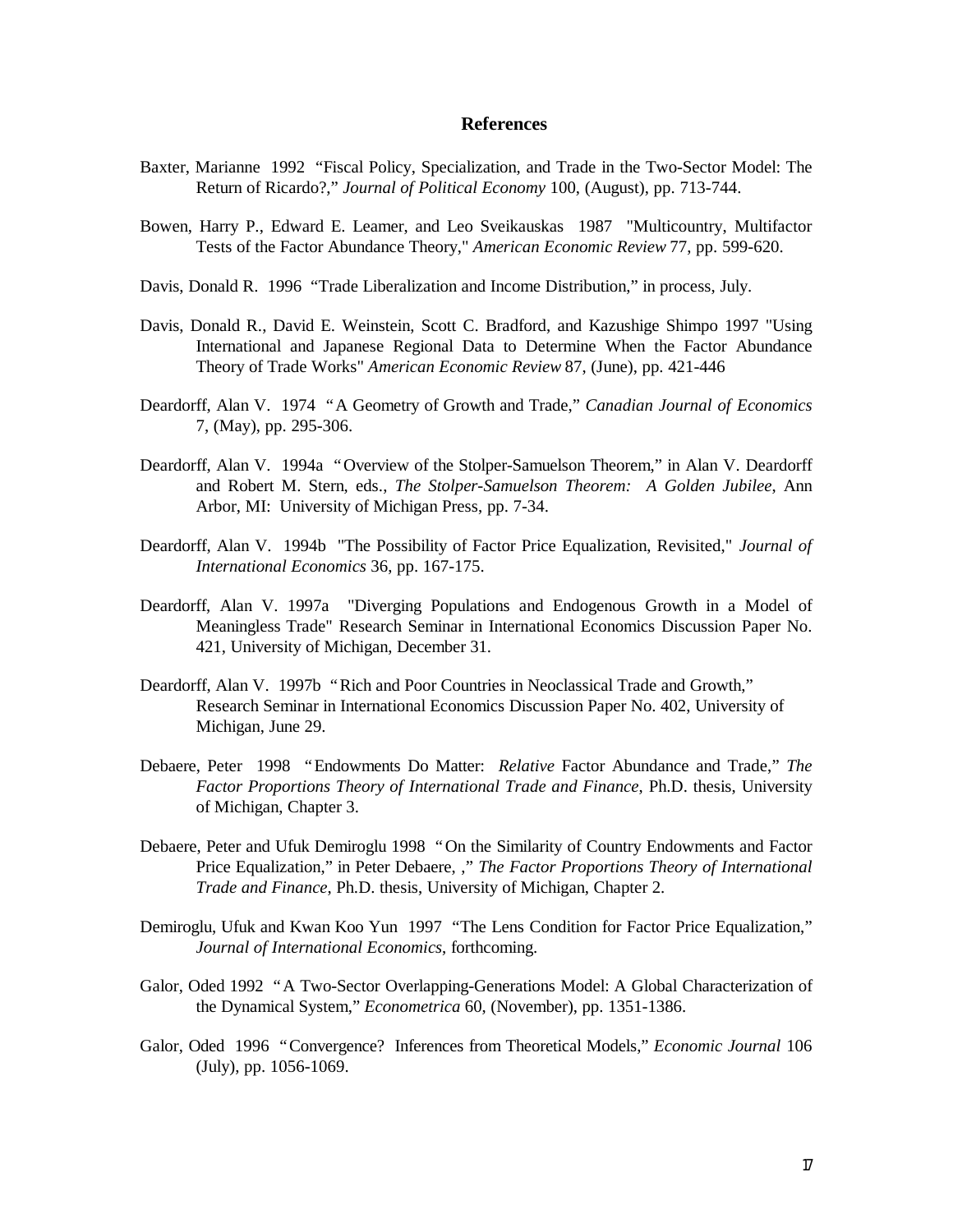- Leamer, Edward E. and James Levinsohn 1995 "International Trade Theory: The Evidence," in Grossman and Rogoff, eds., *Handbook of International Economics*, Vol. III, Amsterdam: North-Holland.
- Oniki, H. and H. Uzawa 1965 "Patterns of Trade and Investment in a Dynamic Model of International Trade," *Review of Economic Studies* 32, pp. 15-38.
- Solow, Robert 1956 "A Contribution to the Theory of Economic Growth," *Quarterly Journal of Economics* 70, pp. 65-94.
- Stiglitz, Joseph E. 1970 "Factor Price Equalization in a Dynamic Economy," *Journal of Political Economy* 78, pp. 456-488.
- Trefler, Daniel 1993 "International Factor Price Differences: Leontief Was Right," *Journal of Political Economy* 101, (December), pp. 961-987.
- Trefler, Daniel 1995 "The Case of the Missing Trade and Other Mysteries," *American Economic Review* 85, (December), pp. 1029-1046.
- Vanek, Jaroslav 1968 "The Factor Proportions Theory: The n-Factor Case," *Kyklos* 4, (October), pp. 749-756.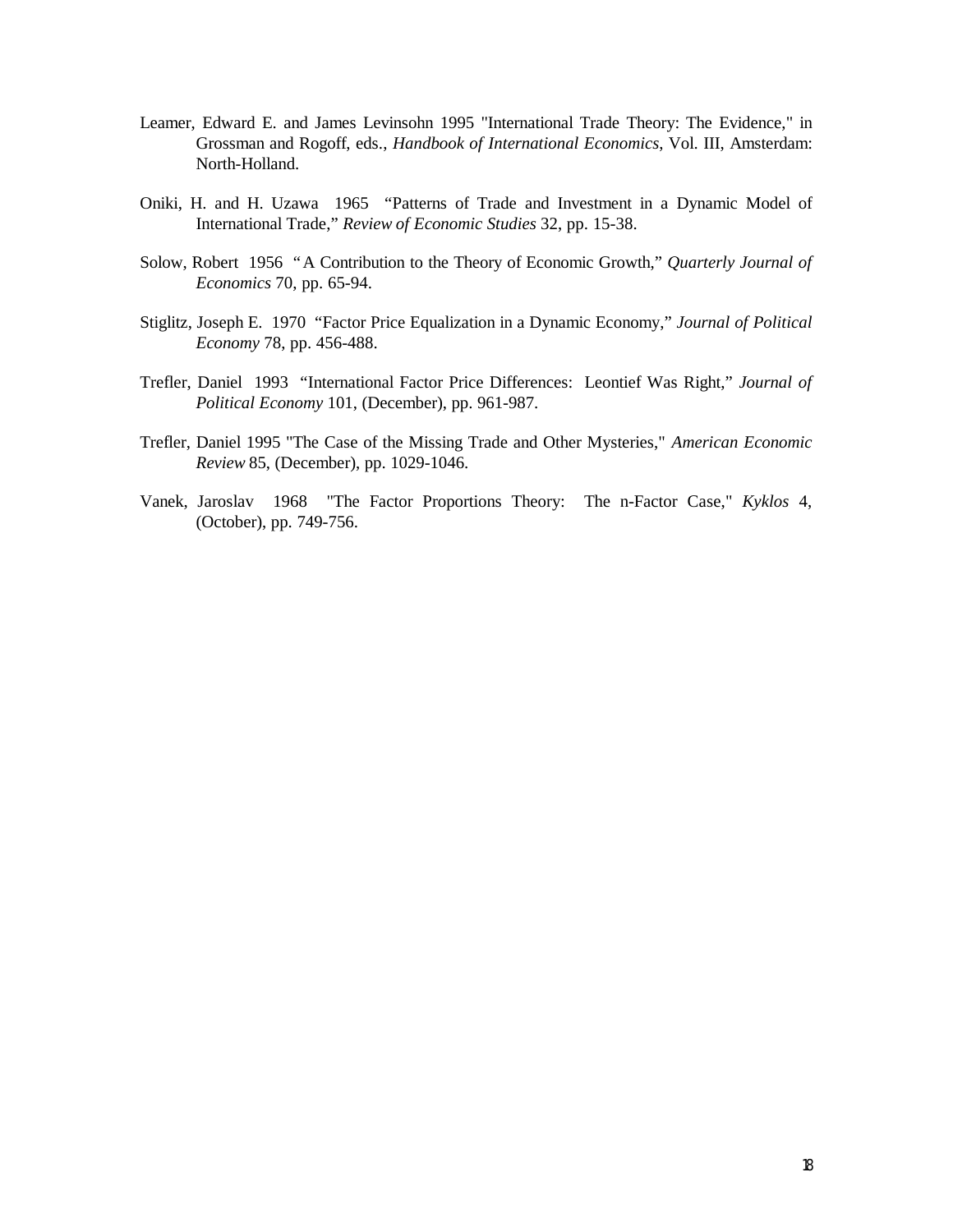

Figure 1 Two Goods, One Cone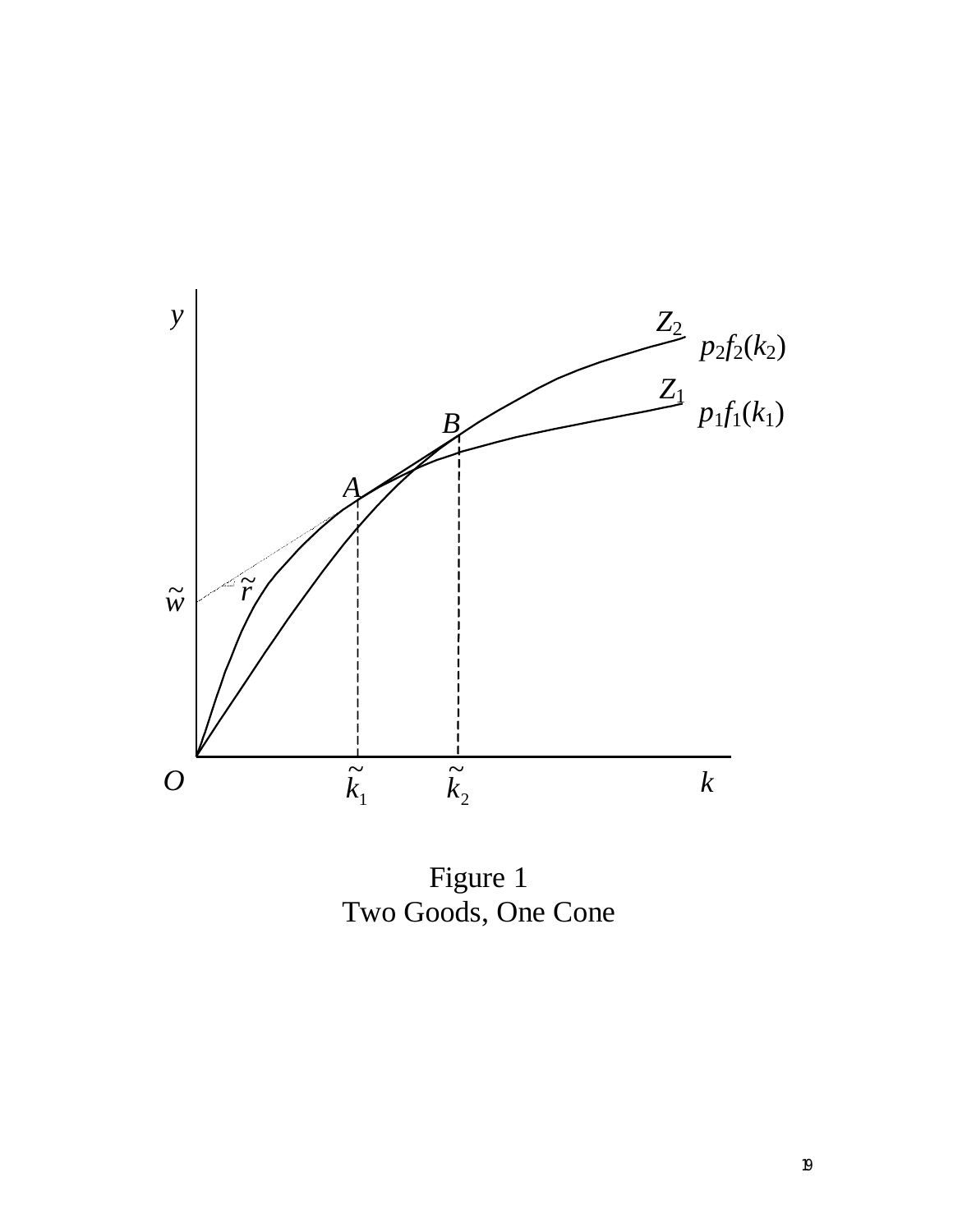

Figure 2 Three Goods, One Cone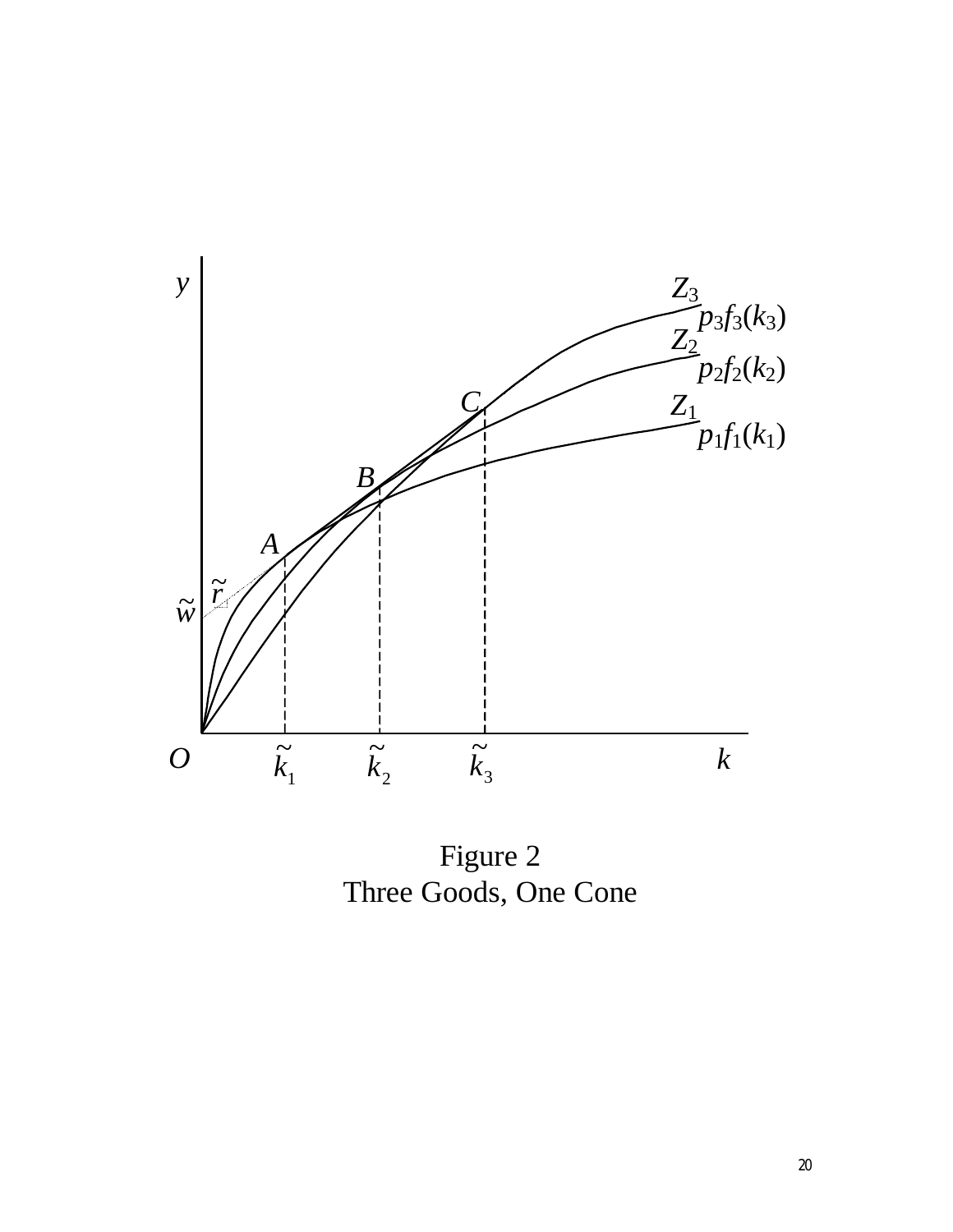

Figure 3 Three Goods, Two Cones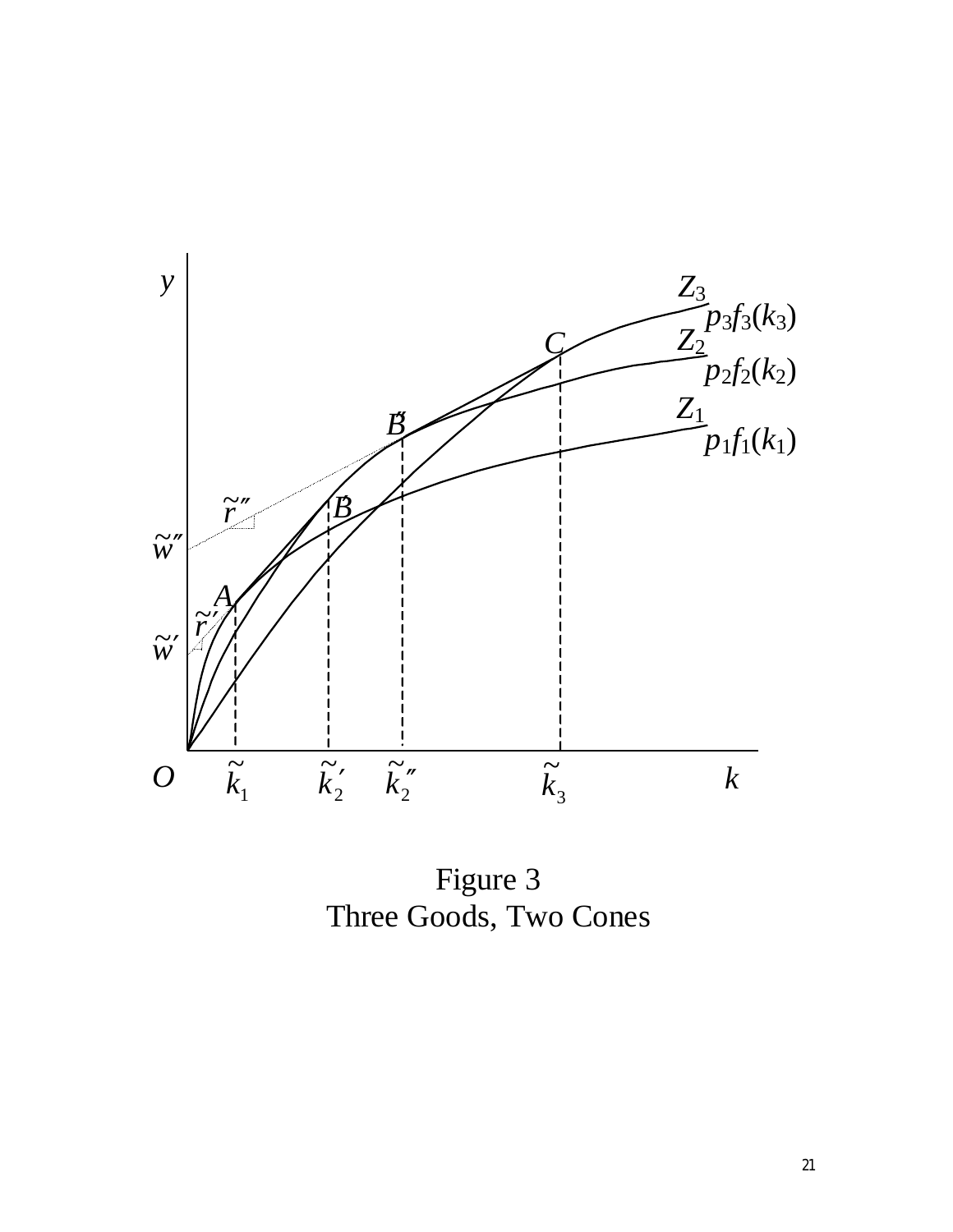

Figure 4 Growth with Proportional Savings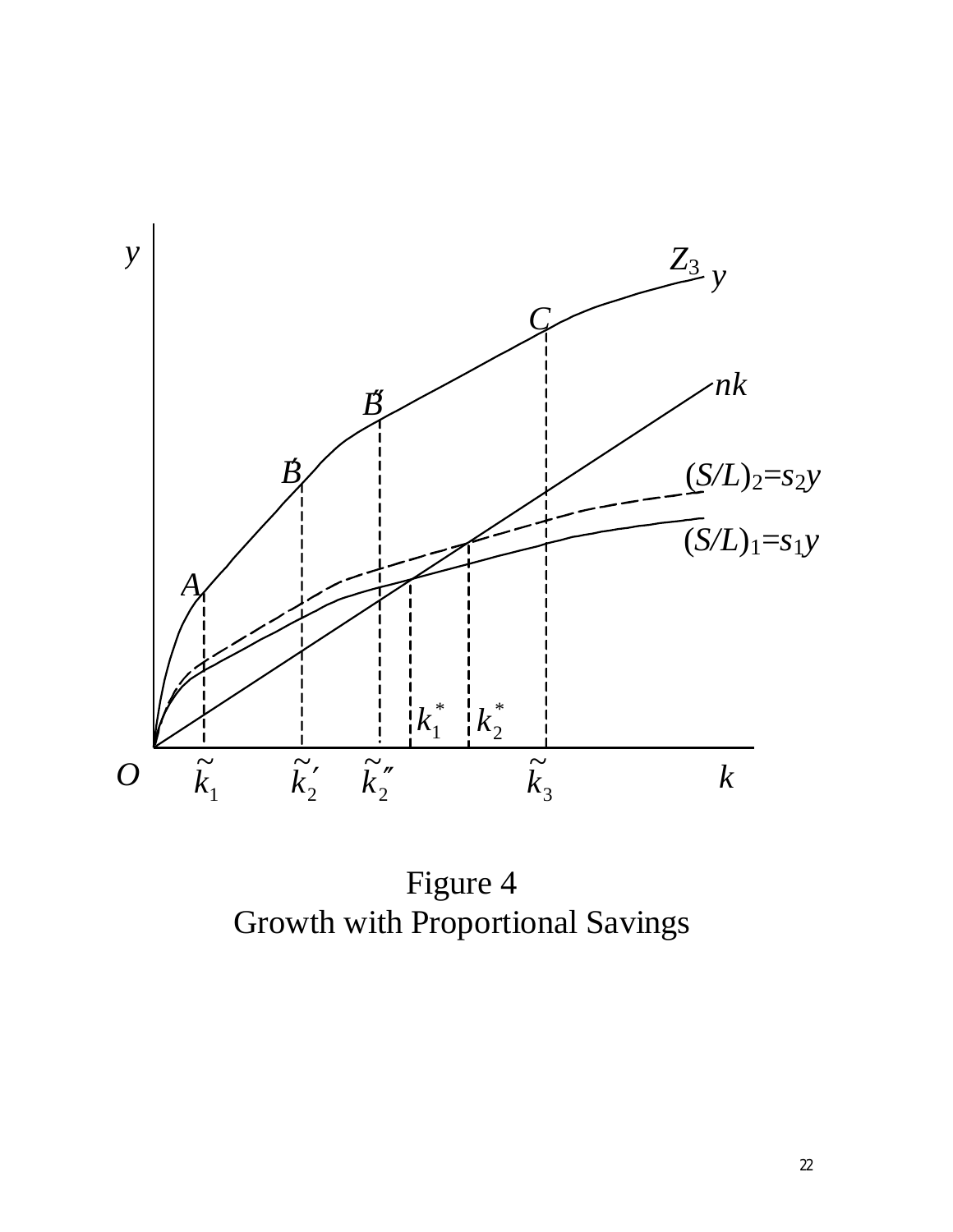

Figure 5 Growth with Classical Savings